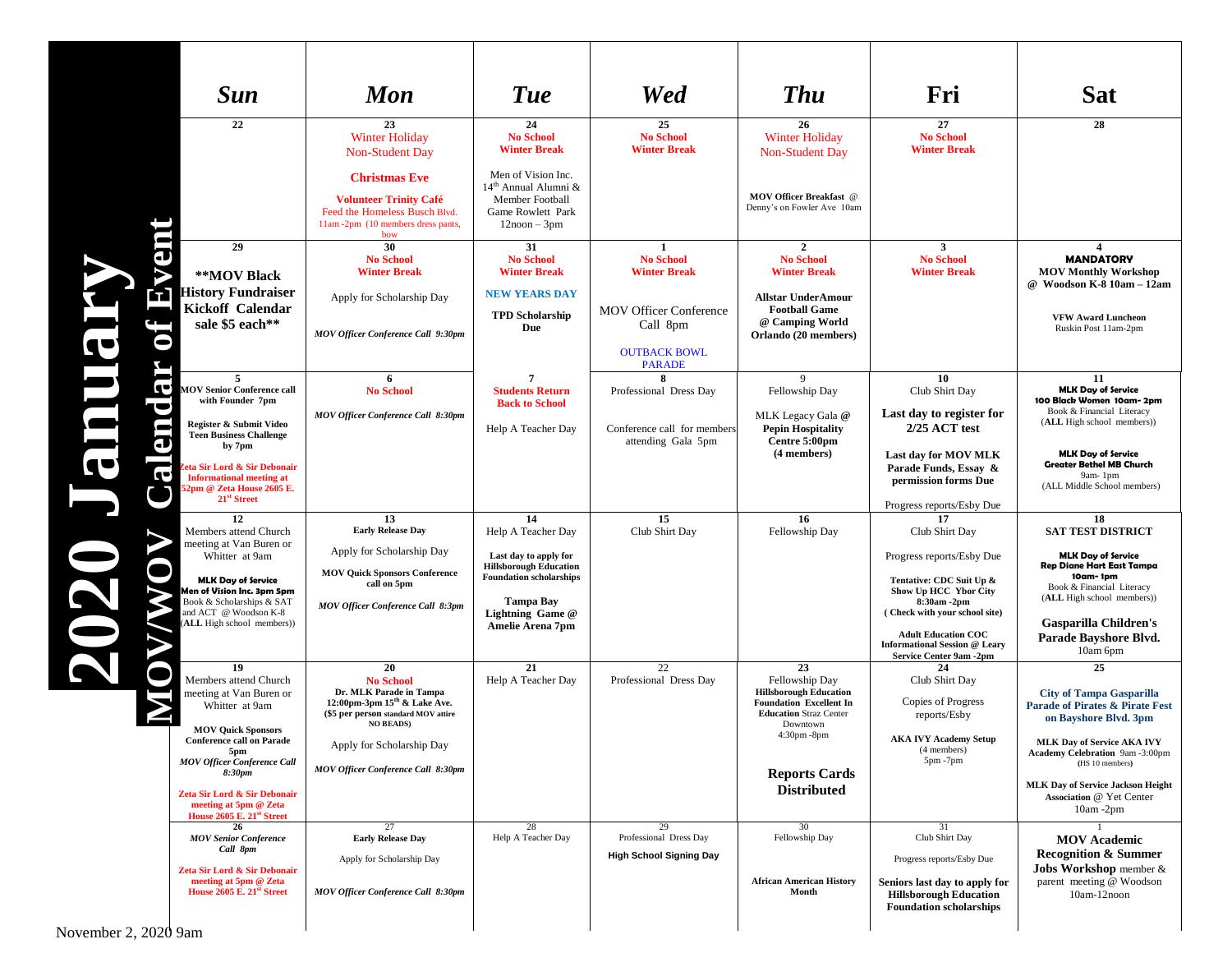| <b>Sun</b>                                                                         | <b>Mon</b>                                                                | <b>Tue</b>                                                                                                | <b>Wed</b>                                            | <b>Thu</b>                                                           | Fri                                                                              | <b>Sat</b>                                                                                                |
|------------------------------------------------------------------------------------|---------------------------------------------------------------------------|-----------------------------------------------------------------------------------------------------------|-------------------------------------------------------|----------------------------------------------------------------------|----------------------------------------------------------------------------------|-----------------------------------------------------------------------------------------------------------|
| 26<br>Members attend Church 9am                                                    | 27<br><b>Early Release Day</b><br>Apply for Scholarship<br>Day            | 28<br><b>FSA WRITING</b><br>Help A Teacher Day                                                            | 29<br>Professional Dress Day                          | 30<br>Fellowship Day                                                 | 31<br>Progress reports<br>/Esby Due                                              | <b>MOV Academic Recognition &amp;</b><br><b>Summer Jobs Workshop</b><br>member & parent meeting @         |
| African American History<br>Month                                                  | <b>FSA WRITING</b>                                                        |                                                                                                           |                                                       |                                                                      |                                                                                  | Woodson 10am-12noon                                                                                       |
| Zeta Sir Lord & Sir Debonair<br>meeting at 5pm @ Zeta House<br>2605 E. 21st Street | Men of Vision African<br><b>American History Essay</b>                    |                                                                                                           |                                                       |                                                                      |                                                                                  | <b>City Of Tampa Resource Fair</b><br>@ JHS 10am -2pm                                                     |
|                                                                                    | Contest                                                                   |                                                                                                           |                                                       |                                                                      |                                                                                  | <b>HBCU College Decision Day</b><br>@ Blake HS 10am -1pm                                                  |
| $\overline{2}$<br>Members attend Church 9am                                        | 3<br><b>Early Release Day</b>                                             | $\overline{\mathbf{4}}$<br>Help A Teacher Day                                                             | 5                                                     | 6<br>Fellowship/Mentor Day                                           | $\tau$<br><b>NO SCHOOL</b>                                                       | 8<br><b>ACT TEST DISTRICT</b>                                                                             |
|                                                                                    |                                                                           |                                                                                                           | Professional Dress Day                                |                                                                      | <b>FLORIDA STATE FAIR DAY</b>                                                    |                                                                                                           |
| <b>Super Bowl</b><br><b>Sunday</b>                                                 | Apply for Scholarship<br>Day                                              | MOV @ HCPS Board Meeting<br><b>Black History Proclamation</b><br>4pm @ Downtown ROSSAC                    |                                                       |                                                                      | <b>HCPS Florida State Fair</b><br>& Black History Event                          | The Sant 'Yago Night Parade<br>6pm-9pm                                                                    |
|                                                                                    |                                                                           | <b>Building</b>                                                                                           |                                                       |                                                                      | 10am -2:00pm (15 members)                                                        | Sir Lord & Sir Debonair<br><b>Bib &amp; Tux fitting 12noon</b>                                            |
|                                                                                    |                                                                           |                                                                                                           |                                                       |                                                                      | <b>Plant City Black Heritage</b><br>Event @ HCC Plant City<br>6:30 <sub>pm</sub> | Zeta Sir Lord & Sir Debonair<br>Etiquette Workshop at 1pm @ Zeta<br>House 2605 E. 21 <sup>st</sup> Street |
| 9<br>Members attend Church 9am                                                     | 10<br><b>Early Release Day</b>                                            | 11<br>Help A Teacher Day                                                                                  | 12<br>Professional Dress Day                          | 13<br>Fellowship/Mentor Day                                          | 14<br>Club Shirt Day                                                             | 15                                                                                                        |
| <b>CWV Valentine Day</b><br><b>Grandmother's Dance</b>                             | Apply for Scholarship<br>Day                                              |                                                                                                           |                                                       |                                                                      | <b>Potter Elementary African</b><br><b>American Red In</b>                       | <b>Teen Business Challenge</b><br><b>Informational 10am -12noon</b><br>(10 registered members)            |
| in Clearwater meeting at<br>Mount Zion Church<br>@ 3:00pm-10pm                     |                                                                           |                                                                                                           |                                                       |                                                                      | $11am - 1pm (3 members)$<br>Progress reports/Edsby Due                           | Zeta Sir Lord & Sir Debonair Role<br>Model Luncheon at 1pm @<br>Zeta House 2605 E. 21st Street            |
| $(40$ HS $\&$ MS members)                                                          |                                                                           |                                                                                                           |                                                       |                                                                      | Last day to register for<br>2/14 SAT test                                        | <b>MOV Fair Day</b><br>$3pm - 8pm$                                                                        |
|                                                                                    |                                                                           |                                                                                                           |                                                       |                                                                      | <b>SENIOR GRADES</b><br>/RANKING FREEZE                                          | (Selected members)                                                                                        |
| 16<br>Members attend Church 9am                                                    | 17<br><b>NO SCHOOL</b>                                                    | 18<br>Help A Teacher Day                                                                                  | 19<br>Professional Dress Day                          | 20<br>Fellowship/Mentor Day                                          | 21<br>Club Shirt Day                                                             | 22                                                                                                        |
|                                                                                    | Apply for Scholarship                                                     |                                                                                                           |                                                       |                                                                      | Progress reports/Edsby Due                                                       | <b>Teen Business Challenge</b>                                                                            |
| <b>MOV Sponsors</b><br><b>Conference call 7pm</b>                                  | Day                                                                       | The City of Tampa Black                                                                                   |                                                       |                                                                      |                                                                                  | 8:45am -6:30pm @ MOSI                                                                                     |
| <b>MOV Senior Conference call</b><br>with Founder 8pm                              | <b>Coke Florida Black</b><br><b>History Program</b>                       | <b>History Committee Program</b><br><b>Convention Center</b><br>(10 HS selected members all black attire) |                                                       | <b>ALL RESUME JOB</b><br><b>APPLICATION DUE</b><br><b>FOR SUMMER</b> | Read In & Summit Potter<br>& Sheehy Elementary<br>8am -11am                      |                                                                                                           |
| Zeta Sir Lord & Sir                                                                | $10am - 11am$<br>(Selected 5 members)                                     | $9am - 1pm$                                                                                               |                                                       | <b>EMPLOYMENT</b>                                                    |                                                                                  | Walk-thru Zeta Sir Lord & Sir<br>Debonair meeting at TBD @ Zeta                                           |
| Debonair at 5pm @ Zeta<br>House 2605 E. 21st Street                                | Volunteer Trinity Café<br>$11am-1pm$                                      |                                                                                                           |                                                       |                                                                      | <b>Teen Business Challenge</b><br>5:30pm -10pm @ MOSI<br>(registered members)    | House 2605 E. 21 <sup>st</sup> Street                                                                     |
|                                                                                    | <b>President Dav</b><br><b>Teacher work day</b><br><b>NON</b> student day |                                                                                                           |                                                       |                                                                      |                                                                                  |                                                                                                           |
| 23                                                                                 | 24                                                                        | 25                                                                                                        | 26                                                    | 27                                                                   | 28                                                                               | 29                                                                                                        |
| <b>Teen Business Challenge</b><br>Event 8:45am -6:30pm                             | Apply for Scholarship<br>Day                                              | Help A Teacher Day                                                                                        | Professional Dress Day<br><b>SAT Testing ALL HCPS</b> | Fellowship/Mentor Day                                                | Club Shirt Day<br>Progress reports/Edsby Due                                     | <b>UniverSoul Circus Shows</b>                                                                            |
| @ MOSI                                                                             | <b>Senator Kathy Castor Black</b><br><b>History Celebration</b>           | <b>UniverSoul Circus Sneak Peek</b>                                                                       | 11 <sup>th</sup> grade and 12th grader<br>$\bf{co}$   | <b>HCPS UniverSoul</b><br>Circus Show 10:30am                        | Last day to register for                                                         | 10:30am & 7:30pm                                                                                          |
| The Crowning of Sir<br><b>Lord &amp; Sir Debonair</b>                              | <b>Middleton HS 10am</b><br>(10 members MOV standard attire)              | & Media Day @ Dr. Carter G                                                                                |                                                       |                                                                      | 4/4 ACT test                                                                     |                                                                                                           |
| <b>Event @ College Hills</b><br><b>Conference Center @</b><br><b>TBD</b>           | TPD 2020 Excellence<br>Awards @ Robert Saunders<br>Library 6pm - 8:30pm   | Woodson 9am -10:30am                                                                                      | <b>UniverSoul Circus Shows</b><br>10:30am & 7:30pm    | <b>MOV UniverSoul</b><br><b>Circus Show</b><br>7:30pm                | <b>UniverSoul Circus Shows</b><br>10:30am & 7:30pm                               |                                                                                                           |

**2020 February MOV/WOV Calendar of Event** 2020 Februa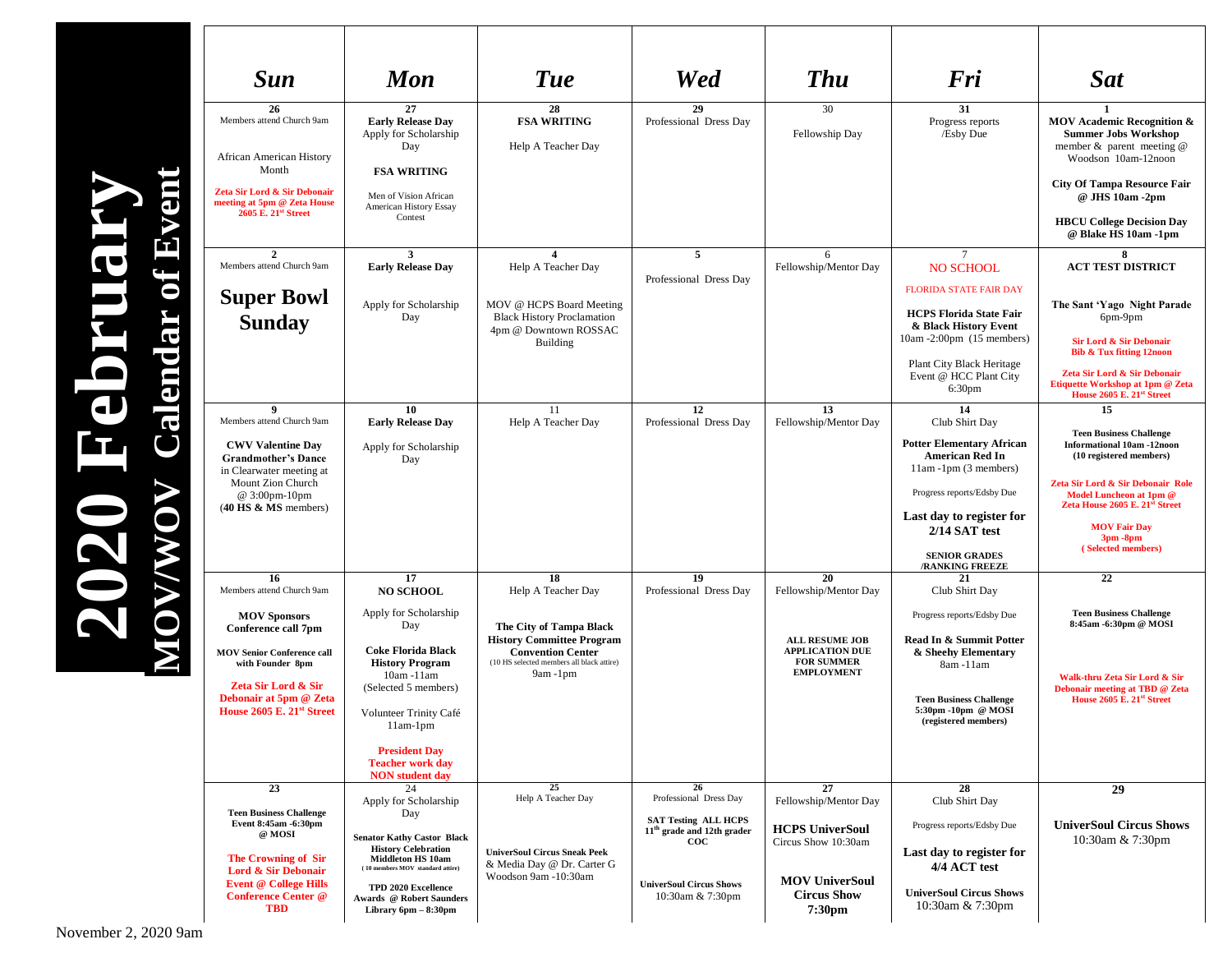|                              | <b>Sun</b>                                                                                                                                                                                               | <b>Mon</b>                                                                                                                                                                                                                                             | <b>Tue</b>                                                                                                               | Wed                                                                                                                                                                                           | <b>Thu</b>                                                                                                                                                                                                      | Fri                                                                                                                                                                                    | <b>Sat</b>                                                                                                                                                              |
|------------------------------|----------------------------------------------------------------------------------------------------------------------------------------------------------------------------------------------------------|--------------------------------------------------------------------------------------------------------------------------------------------------------------------------------------------------------------------------------------------------------|--------------------------------------------------------------------------------------------------------------------------|-----------------------------------------------------------------------------------------------------------------------------------------------------------------------------------------------|-----------------------------------------------------------------------------------------------------------------------------------------------------------------------------------------------------------------|----------------------------------------------------------------------------------------------------------------------------------------------------------------------------------------|-------------------------------------------------------------------------------------------------------------------------------------------------------------------------|
|                              |                                                                                                                                                                                                          |                                                                                                                                                                                                                                                        |                                                                                                                          |                                                                                                                                                                                               |                                                                                                                                                                                                                 |                                                                                                                                                                                        |                                                                                                                                                                         |
| 3<br>$\overline{\mathbf{5}}$ | 23<br><b>Teen Business</b><br><b>Challenge Event</b><br>8:45am -6:30pm<br>@ MOSI<br><b>The Crowning of</b><br><b>Sir Lord &amp; Sir</b><br><b>Debonair Event</b><br>@ College Hills<br><b>Conference</b> | 24<br>Apply for Scholarship Day<br><b>Senator Kathy Castor Black</b><br><b>History Celebration</b><br><b>Middleton HS 10am</b><br>(10 members MOV standard attire)<br><b>TPD 2020 Excellence Awards</b><br>@ Robert Saunders Library<br>$6pm - 8:30pm$ | 25<br>Help A Teacher Day<br><b>UniverSoul Circus Sneak</b><br>Peek & Media Day @<br>Dr. Carter G Woodson<br>9am -10:30am | 26<br>Professional Dress Day<br>SAT Testing ALL HCPS 11 <sup>th</sup><br>grade and 12th grader COC<br><b>UniverSoul Circus Shows</b><br>10:30am & 7:30pm                                      | 27<br>Fellowship/Mentor Day<br><b>HCPS UniverSoul</b><br>Circus Show 10:30am<br><b>MOV Night UniverSoul</b><br><b>Circus Show 7:30pm</b>                                                                        | 28<br>Club Shirt Day<br>Progress reports/Edsby Due<br>Last day to register<br>for 4/4 ACT test<br><b>UniverSoul Circus Shows</b><br>10:30am & 7:30pm                                   | 29<br>Safe & Sound Detention Center<br><b>West Plant for Life</b><br>8:30am -1pm (10 HS members)<br><b>UniverSoul Circus Shows</b><br>10:30am & 7:30pm                  |
|                              | Center @ 5pm                                                                                                                                                                                             | <b>MOV Officer Conference Call 8:30pm</b>                                                                                                                                                                                                              |                                                                                                                          |                                                                                                                                                                                               |                                                                                                                                                                                                                 | DeBartolo Family Scholarship<br>due                                                                                                                                                    |                                                                                                                                                                         |
| 5<br>$\bar{\vec{e}}$         | 1<br>Members attend<br>Church Whitter bus<br>ramp at 9am<br>14 <sup>th</sup> Annual MOV<br><b>Award Ceremony</b><br>tickets go on SALE                                                                   | $\overline{2}$<br><b>NO SCHOOL</b><br>Strawberry Festival<br>Sponsor Conference Call 5pm<br>MOV Officer Conference Call 8:30pm                                                                                                                         | $\overline{\mathbf{3}}$<br>(Help a Teacher Day)<br><b>HCPS</b> -GradNation<br>MHS 9am -2pm<br>FSA Writing<br>MS/ES       | $\overline{\mathbf{4}}$<br>Professional Dress Day<br><b>ALL Community Service</b><br>hours are due to schools<br><b>SAT Testing</b><br>ALL HCPS 11 <sup>th</sup> grade                        | 5<br>Fellowship Day<br><b>Award Ceremony Committee</b><br><b>Conference Call 7pm</b><br><b>SAT Prep</b><br>4pm-6pm @ Dr. Carter                                                                                 | -6<br>Progress reports/Edsby Due<br><b>SAT Prep</b><br>4pm-6pm @ Dr. Carter                                                                                                            | $\overline{7}$<br><b>SAT TESTING</b><br>7:30am -1pm<br>ALL MONEY DUE FOR MOV<br><b>CALENDARS</b><br><b>MOV Community &amp; Financial</b><br><b>Workshop Opportunity</b> |
| БЩИ                          |                                                                                                                                                                                                          |                                                                                                                                                                                                                                                        |                                                                                                                          |                                                                                                                                                                                               | Woodson Cafeteria                                                                                                                                                                                               | <b>Woodson Cafeteria</b>                                                                                                                                                               | member & parent meeting @ Woodson<br>$10am-12noon$<br>MOV 14 <sup>th</sup> Annual Awards Banquet<br>tickets go on sale \$25 per person                                  |
| $\frac{1}{2}$                | 8<br><b>MANADATORY</b><br><b>Senior Conference</b>                                                                                                                                                       | <b>Early Release Day</b>                                                                                                                                                                                                                               | 10<br>(Help a Teacher Day)                                                                                               | -11<br>Professional Dress Day                                                                                                                                                                 | 12<br>Fellowship Day                                                                                                                                                                                            | 13<br>Club Shirt Day<br>Progress reports/Edsby Due                                                                                                                                     | 14                                                                                                                                                                      |
|                              | <b>Call at 7pm</b><br><b>Tentative National</b><br><b>College Fair</b><br><b>Florida State</b><br><b>Fairgrounds 1pm</b>                                                                                 | Apply for Scholarship Day<br><b>Sponsor Conference Call 7pm</b><br><b>ALL RESUME JOB</b><br><b>APPLICATION DUE FOR</b><br><b>SUMMER EMPLOYMENT</b><br>MOV Officer Conference Call 8:30pm                                                               |                                                                                                                          | <b>SAT Makeup Day</b><br><b>Testing ALL HCPS</b><br>$11th$ grade                                                                                                                              | <b>Award Ceremony Committee</b><br><b>Conference Call 7pm</b>                                                                                                                                                   | 3rd Nine Weeks<br>Ends<br>(ALL SENIOR)<br><b>City of Tampa Black History</b><br>Committee & Hillsborough<br>Action Board Scholarship Due                                               | <b>St. Patrick's Day Parade</b><br>Ybor City 5pm -9pm<br>(2 selected members)                                                                                           |
|                              | 15<br><b>SPRING BREAK</b>                                                                                                                                                                                | 16<br><b>SPRING BREAK</b>                                                                                                                                                                                                                              | 17<br><b>SPRING BREAK</b>                                                                                                | 18<br><b>SPRING BREAK</b>                                                                                                                                                                     | 19<br><b>SPRING BREAK</b>                                                                                                                                                                                       | 20<br><b>SPRING BREAK</b>                                                                                                                                                              | 21                                                                                                                                                                      |
|                              | Members attend Church<br>pickup Woodson bus<br>ramp at 9am<br><b>MANADATORY</b><br><b>Senior Conference</b><br>Call at 7pm                                                                               | <b>Trinity Café Busch Blvd.</b><br>$11am-1pm$<br>(8 HS members only)<br>Sponsor Conference Call 7pm<br>MOV Officer Conference Call 8:30pm                                                                                                              | <b>CANCELED</b><br><b>State Capitol Tour</b><br>FSU, FAMU, TCC<br><b>DUE TO</b><br><b>CORNAVIRUS</b>                     | <b>CANCELED</b><br><b>MOV Scavenger Hunt</b><br><b>DUE TO CORNAVIRUS</b><br><b>TENTATIVE</b><br>MOV 2 <sup>nd</sup> Annual Basketball<br><b>Game the Skill Center off</b><br><b>Sligh Ave</b> | <b>Trinity Café Busch Blvd.</b><br>$11am-1pm$<br>(8 HS members only)<br><b>Award Ceremony Committee</b><br>Conference Call 7pm                                                                                  | <b>CANCELED</b><br><b>MOV Stetson Law 7th Annual</b><br>Social Justice & Leadership<br>Workshop &<br><b>MOV Annual Football Game</b><br>at Waterworks Park<br><b>DUE TO CORNAVIRUS</b> | Sigma Blue Tie Affair<br>Double Tree Westshore 6pm                                                                                                                      |
|                              | 22<br>Members attend Church<br>pickup Woodson bus<br>ramp at 9am                                                                                                                                         | 23<br><b>Early Release Day</b><br>Sponsor Conference Call 7pm<br>MOV Officer Conference Call 8:30pm                                                                                                                                                    | 24<br>Help a Teacher Day                                                                                                 | 25<br>Professional Dress Day                                                                                                                                                                  | 26<br>Fellowship Day<br><b>Award Ceremony Committee</b><br><b>Conference Call 7pm</b><br>Dr. Carter G Woodson Book<br>signing $4:30 \text{pm}$ -7pm<br>(6 HS members only blue blazer khaki<br>pants red shirt) | 27<br>Club Shirt Day<br>Progress reports/Edsby Due                                                                                                                                     | 28<br>TENTATIVE<br><b>VFW Post 101040</b><br>8414 N. 40 <sup>th</sup> Street<br>Annual Clean up<br>9am -11am (ALL members)                                              |
|                              | 29<br>Members attend Church<br>pickup Woodson bus<br>ramp at 9am                                                                                                                                         | 30<br><b>Early Release Day</b><br>Apply for Scholarship Day<br>April Fool's<br>Sponsor Conference Call 7pm<br>MOV Officer Conference Call 8:30pm                                                                                                       | 31<br>Help a Teacher Day                                                                                                 | Professional Dress Day                                                                                                                                                                        | 2<br>Fellowship Day<br><b>Award Ceremony Committee</b><br>Conference Call 7pm                                                                                                                                   | $\mathbf{3}$<br>Club Shirt Day<br>Progress reports/Edsby Due<br><b>SPONSORS REVIEW</b><br><b>FINAL ROSTER FOR</b><br><b>AWARD CEREMONY</b>                                             | 4<br><b>TENTATIVE MOV Community</b><br>Workshop member & parent meeting<br>@ Woodson 10am-12noon<br><b>TENTATIVE STEM Day FAMU Tallahassee</b><br>(HS ONLY)             |

**2020 March MOV/WOV Calendar of Events**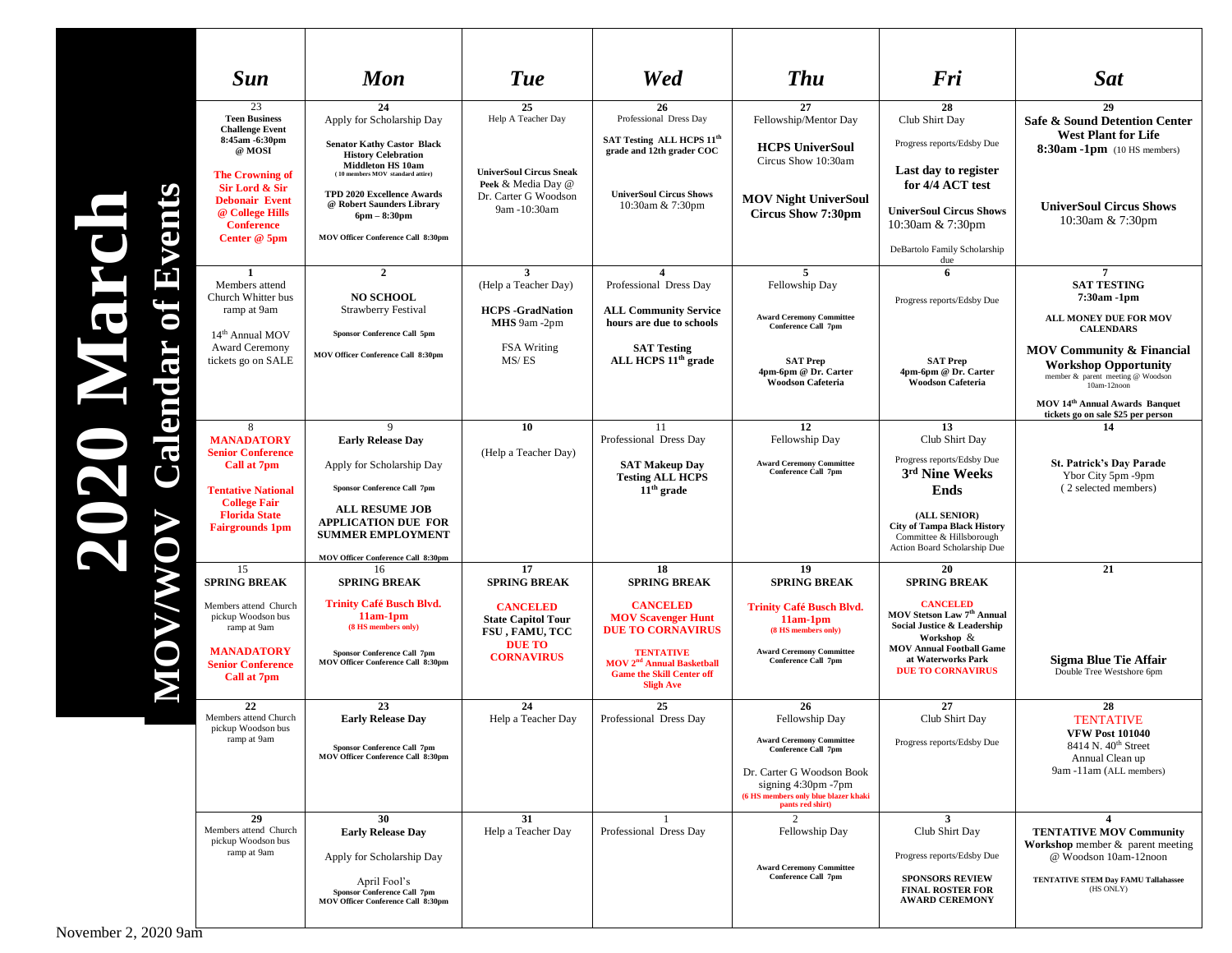| <b>Sun</b>                                                                                                                                                 | <b>Mon</b>                                                                                                                                                                                          | <b>Tue</b>                                                                                                                                                                                                                | <b>Wed</b>                                                                                                                                                                                                                 | <b>Thu</b>                                                                                                                                                                             | Fri                                                                                                                                                                                                          | <b>Sat</b>                                                                                                                                                                                                                            |
|------------------------------------------------------------------------------------------------------------------------------------------------------------|-----------------------------------------------------------------------------------------------------------------------------------------------------------------------------------------------------|---------------------------------------------------------------------------------------------------------------------------------------------------------------------------------------------------------------------------|----------------------------------------------------------------------------------------------------------------------------------------------------------------------------------------------------------------------------|----------------------------------------------------------------------------------------------------------------------------------------------------------------------------------------|--------------------------------------------------------------------------------------------------------------------------------------------------------------------------------------------------------------|---------------------------------------------------------------------------------------------------------------------------------------------------------------------------------------------------------------------------------------|
| 29                                                                                                                                                         | 30<br>eLearning Start today<br><b>ALL Schools</b><br>Apply for Scholarship Day<br><b>MOV Sponsors</b><br>Zoom / Conference<br>Call 6:30pm<br><b>MOV Officer</b><br>Zoom / Conference<br>Call 9:30pm | 31<br>Help a Teacher Day                                                                                                                                                                                                  | Professional Dress Day                                                                                                                                                                                                     | Fellowship Day<br><b>MOV Award Committee</b><br><b>Conference Call 7pm</b>                                                                                                             | Club Shirt Day<br>Progress reports/Esby<br>Due to sponsors<br><b>HCPS CHOICE ENDS</b>                                                                                                                        | <b>MOV Community Conference</b><br>& Zoom call for member<br>& parent @ 9am for Elementary<br>& Middle school<br>10:30am - High School 9-11 grade<br><b>POSPONDED</b><br><b>NAACP Freedom Fund Dinner Hilton</b><br>Downtown 6pm-10pm |
| 5<br><b>MOV Community</b><br>Conference &<br>Zoom call for<br>member & parent<br>$4 \text{pm} - 12^{\text{th}}$ graders<br>Class of 2020                   | 6<br><b>Early Release Day</b><br>Apply for Scholarship Day<br><b>Parent Liaison Conference</b><br>Call 7:30pm<br><b>MOV Officer</b><br>Zoom / Conference<br>Call 9:30pm                             | $\overline{7}$<br>Help a Teacher Day<br><b>Register for</b><br>Hillsborough & Florida<br>Virtual on line classes for<br>summer<br>Omega Psi Phi Fraternity Inc.<br>MOV, COTBHC, HABSE<br>TSIC Irish 31<br>Scholarship Due | 8<br>Professional Dress Day<br>Johnson Foundation, & Dr.<br>Pierre Fr. Conze Haitian,<br><b>Italian Ethnic Foundation</b><br>Inc Scholarship due<br><b>MOV Middleton HS</b><br>members<br>Zoom / Conference<br>Call 6:30pm | 9<br>Fellowship Day<br><b>Report Cards Available</b><br>Online<br><b>Award Ceremony</b><br><b>Committee Conference</b><br>Call 7pm                                                     | 10<br>Club Shirt Day<br><b>NON Student Day</b><br>Progress reports/Esby<br>Due to sponsors                                                                                                                   | 11<br><b>POSPONDED</b><br><b>The Skill Center Sneaker Ball</b><br>@ Neilsen Inc.<br>6pm -8pm                                                                                                                                          |
| 12<br>Members attend<br>Church meeting at<br>VB & Whitter<br>bus ramp at 9am<br>Class of 2020 Senior<br>& Parent<br><b>Conference Call</b><br>$7pm-7:30pm$ | 13<br><b>Early Release Day</b><br>Apply for Scholarship Day<br><b>Parent Liaison Conference</b><br>Call 7:30pm<br><b>MOV Officer</b><br>Zoom / Conference<br>Call 9:30pm                            | 14<br>Help a Teacher Day<br><b>Hillsborough County</b><br><b>Action Partners</b><br><b>Scholarship Due</b>                                                                                                                | 15<br>Professional Dress Day<br><b>ALL MOV Scholarship</b><br>due Shimberg, Source<br><b>Tek, Global Consultant</b><br>etc<br>MOV East Bay &<br>Spoto HS members<br>Zoom / Conference<br>Call 6:30pm                       | 16<br>Fellowship Day<br><b>Award Ceremony</b><br><b>Committee Conference</b><br>Call 7pm<br>MOV Hillsborough &<br><b>Sickles HS members</b><br>Zoom / Conference<br>Call 6:30pm        | 17<br><b>FMU/FAMU Summer</b><br><b>Camp &amp; Police Youth</b><br><b>Academy Application</b><br>Due<br>Progress reports/Esby<br>Due to sponsors<br>Hillsborough County Sheriff<br>Summer Job application due | 18<br>SPONSORS TURN IN ALL FINAL<br>ROOSTERS to MOV INC. FOR AWARD<br><b>CEREMONY</b>                                                                                                                                                 |
| 19<br><b>EASTER</b>                                                                                                                                        | 20<br>Apply for Scholarship Day<br><b>NON Student Day</b><br><b>Parent Liaison Conference</b><br>Call 7:30pm<br><b>MOV Officer</b><br>Zoom / Conference<br>Call 9:30pm                              | 21                                                                                                                                                                                                                        | 22<br>Club Shirt<br><b>MOV Tampa Bay Tech</b><br><b>HS</b> members<br>Zoom / Conference<br>Call 6:30pm                                                                                                                     | 23<br>Fellowship Day<br><b>MOV</b> At Large &<br><b>Private School members</b><br>Zoom / Conference<br>Call 6:30pm<br><b>Award Ceremony</b><br><b>Committee Conference</b><br>Call 7pm | 24<br><b>Final Community Service</b><br>hours due<br>Progress reports/Esby<br>Due to sponsors                                                                                                                | 25                                                                                                                                                                                                                                    |
| 26<br>Class of 2020 Senior<br>& Parent<br><b>Conference Call</b><br>7pm-7:30pm<br>020 9am                                                                  | 27<br><b>Early Release Day</b><br>Apply for Scholarship Day<br><b>Parent Liaison Conference</b><br>Call 7:30pm<br><b>MOV Officer</b><br>Zoom / Conference                                           | 28<br>Help a Teacher Day                                                                                                                                                                                                  | 29<br>Club Shirt                                                                                                                                                                                                           | 30<br>Fellowship Day<br><b>Award Ceremony Committee</b><br>Conference Call 7pm<br><b>Award Ceremony</b><br><b>Committee Conference</b><br>Call 7pm                                     | 1<br>Progress reports/Esby<br>Due to sponsors                                                                                                                                                                | $\overline{2}$                                                                                                                                                                                                                        |

**2020 April**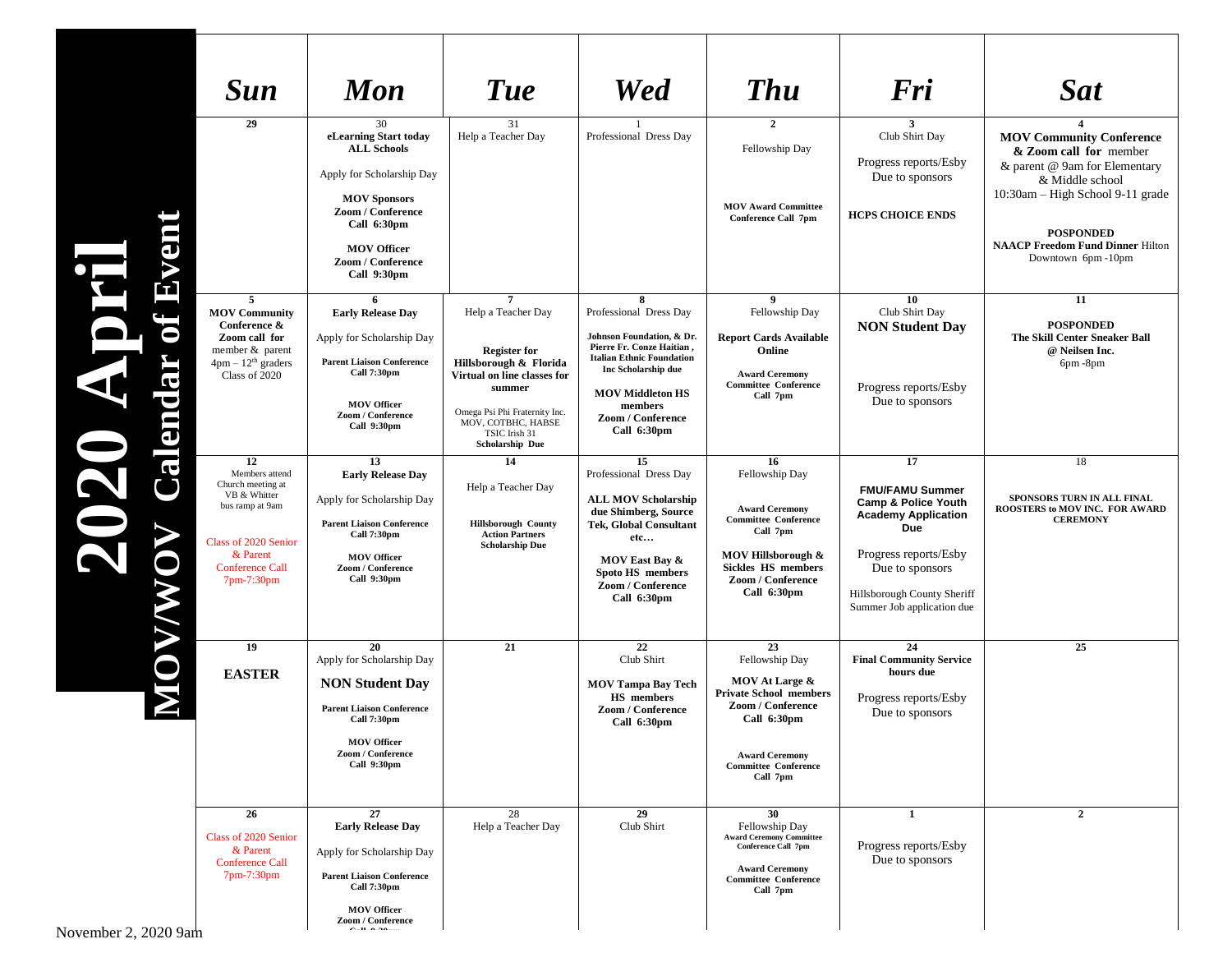| <b>Sun</b>                                                                                                                                     | <b>Mon</b>                                                                                                                                                                                   | <b>Tue</b>                                                                                                                                                                                                                                                                       | Wed                                                                                                                                                                                                            | <b>Thu</b>                                                                                                          | Fri                                                                                                                      | <b>Sat</b>                                                                                                                                                                 |
|------------------------------------------------------------------------------------------------------------------------------------------------|----------------------------------------------------------------------------------------------------------------------------------------------------------------------------------------------|----------------------------------------------------------------------------------------------------------------------------------------------------------------------------------------------------------------------------------------------------------------------------------|----------------------------------------------------------------------------------------------------------------------------------------------------------------------------------------------------------------|---------------------------------------------------------------------------------------------------------------------|--------------------------------------------------------------------------------------------------------------------------|----------------------------------------------------------------------------------------------------------------------------------------------------------------------------|
| 26<br><b>Asian Pacific Heritage</b><br>& Teacher<br><b>Appreciation Month</b><br>Members attend Church                                         | 27<br><b>Early Release Day</b><br>Apply for<br>Scholarship Day<br><b>Parent Liaison</b><br><b>Conference Call</b><br>7pm<br><b>MOV Officer</b><br><b>Conference</b>                          | 28<br>Help a Teacher Day                                                                                                                                                                                                                                                         | 29                                                                                                                                                                                                             | 30<br><b>Award Ceremony</b><br><b>Committee Zoom</b><br>Conference Call 7:30pm                                      | Club Shirt Day<br>Progress/Esby<br>Reports Due                                                                           | $\overline{2}$<br><b>MOV Community</b><br>Conference & Zoom call<br>for member $&$ parent $&$<br>9am for Elementary &<br>Middle school<br>11am - High School 9-12<br>grade |
| $\overline{\mathbf{3}}$<br>Members attend Church<br><b>CONTEST</b><br><b>MOV PSA on wearing a</b><br>Mask & Learning video on<br>social mediah | Call 8:30pm<br>$\boldsymbol{\Delta}$<br>Apply for Scholarship<br>Day<br>Fellowship Day<br><b>Parent Liaison Conference</b><br>Call 7pm<br><b>MOV Officer Conference</b><br><b>Call 8:30m</b> | 5<br><b>National Teacher Day</b><br>Help a Teacher Day<br><b>Trinity Café Busch Blvd.</b><br>$11am-1pm$<br>(2 HS members only)                                                                                                                                                   | 6<br>Club Shirt Day                                                                                                                                                                                            | $\overline{7}$<br>Fellowship Day<br><b>Award Ceremony</b><br><b>Committee Zoom</b><br><b>Conference Call 7:30pm</b> | 8<br>Progress/Esby<br><b>Reports Due</b><br><b>MOV PSA on</b><br>wearing a mask<br><b>&amp;Learning</b> video<br>are DUE | $\boldsymbol{9}$<br><b>Trinity Café /Feeding</b><br>Tampa Bay @<br>Dr. Carter G. Woodson<br>parking lot 8am-10am<br>(6 HS members only)                                    |
| 10<br><b>Mother's Day</b><br>Members attend Church<br><b>Announce Winner</b><br><b>MOV PSA on wearing</b><br>a mask & eLearning<br>video       | 11<br>Apply for Scholarship Day<br>Fellowship Day<br><b>Parent Liaison Conference</b><br>Call 7pm<br><b>MOV Officer Conference</b><br><b>Call 9:30m</b>                                      | 12<br>Help a Teacher Day<br><b>Trinity Café Busch Blvd.</b><br>$11am-1pm$<br>(2 HS members only)<br><b>MOV Tampa Bay Tech</b><br>& Armwood HS<br>members Zoom /<br>Conference Call 6:30pm<br>MOV At Large &<br><b>Private School members</b><br>Zoom / Conference<br>Call 8:30pm | 13<br>Club Shirt Day<br><b>MOV East Bay &amp; Spoto</b><br><b>HS</b> members<br>Zoom / Conference<br>Call 6:30pm<br>MOV Hillsborough,<br>Middleton & Sickles HS<br>members<br>Zoom / Conference<br>Call 8:30pm | 14<br>Fellowship Day<br><b>Award Ceremony</b><br><b>Committee Zoom</b><br><b>Conference Call 7:30pm</b>             | 15<br>Progress/Esby<br>Reports Due'<br>FINAL date to completed<br>ALL online classes                                     | 16<br><b>Trinity Café /Feeding</b><br>Tampa Bay @<br>Dr. Carter G. Woodson<br>parking lot 8am-10am<br>(6 HS members only)                                                  |
| 17<br>Members attend Church<br><b>Senior Zoom Conference</b><br>6:30 <sub>pm</sub><br><b>Board Zoom</b><br><b>Conference Call</b><br>7:30pm    | 18<br>Apply for Scholarship<br>Day<br><b>MOV Officer Conference</b><br>Call 9:30pm                                                                                                           | 19<br>Help a Teacher Day<br><b>Last Day for</b><br><b>Seniors</b><br><b>Trinity Café Busch Blvd.</b><br>11am-1pm<br>(2 HS members only)                                                                                                                                          | 20<br>Club Shirt Day                                                                                                                                                                                           | 21<br>Fellowship Day<br><b>Award Ceremony</b><br><b>Committee Zoom</b><br><b>Conference Call 7:30pm</b>             | 22                                                                                                                       | 23<br><b>Trinity Café /Feeding</b><br><b>Tampa Bay</b> @<br>Dr. Carter G. Woodson<br>parking lot 8am-10am<br>(6 HS members only)                                           |
| 24<br>Alumni Zoom conference<br>call 6pm                                                                                                       | 25<br>Memorial Day<br>NO School<br><b>MOV Officer Conference</b><br>Call 9:30pm                                                                                                              | 26<br><b>Trinity Café Busch Blvd.</b><br>$11am-1pm$<br>(2 HS members only)                                                                                                                                                                                                       | 27                                                                                                                                                                                                             | 28<br><b>Award Ceremony</b><br><b>Committee Zoom</b><br><b>Conference Call 7:30pm</b>                               | 29<br><b>LAST DAY</b><br><b>OF SCHOOL</b>                                                                                | 30<br><b>Class of 2020</b><br><b>Drive By Parade</b><br><b>Celebration</b><br>@ Dr. Carter G.<br><b>Woodson Bus ramp</b><br>$2pm-4pm$                                      |

**2020 May**<br>MOV/WOV Calendar of Event **MOV/WOV Calendar of Event**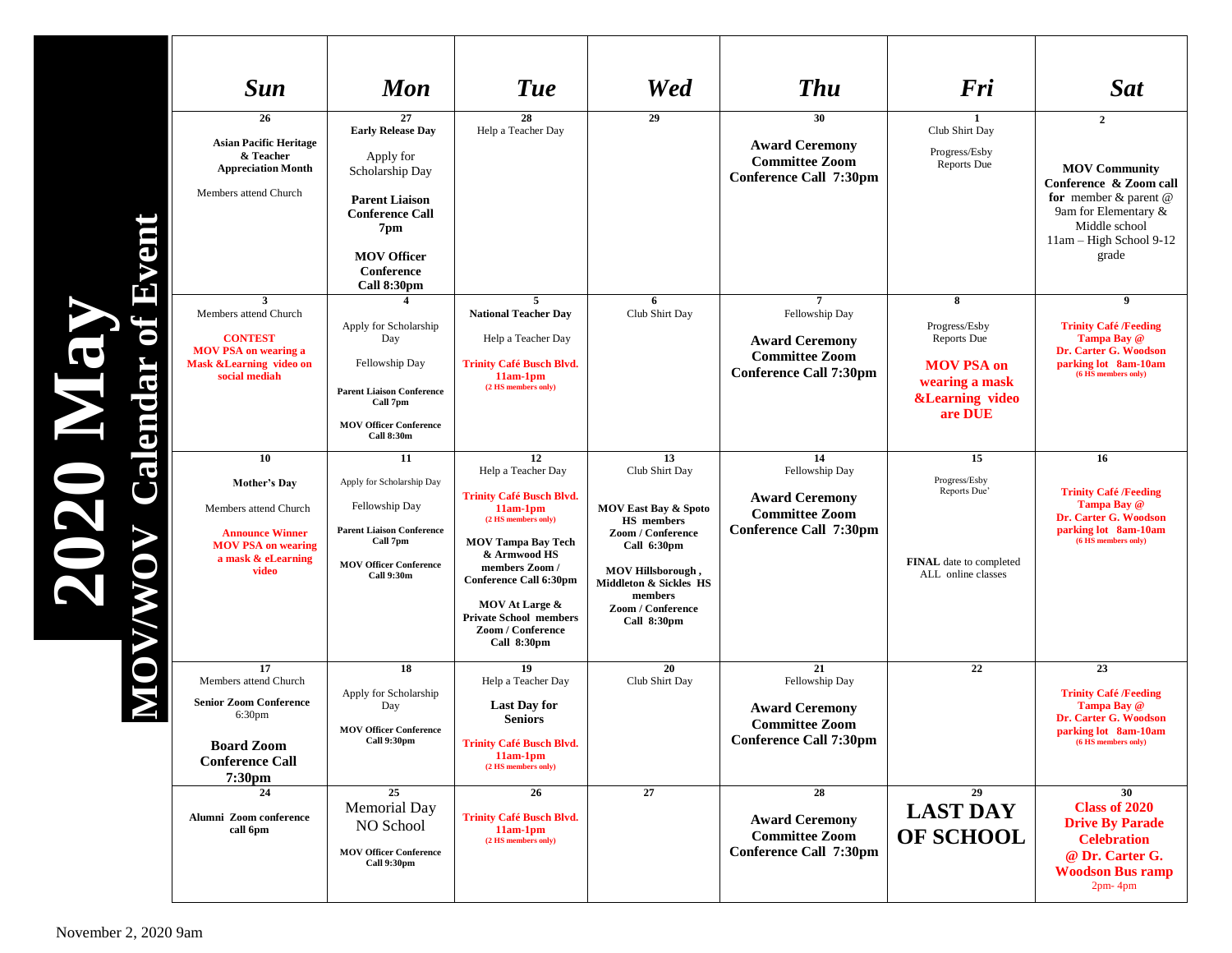| <b>Sun</b>                                                        | <b>Mon</b>                                                                                                        | <b>Tue</b>                                                                                                | <b>Wed</b>                                               | <b>Thu</b>                                                                               | Fri                                                                                                                                                                                          | <b>Sat</b>                                                                                                                                |
|-------------------------------------------------------------------|-------------------------------------------------------------------------------------------------------------------|-----------------------------------------------------------------------------------------------------------|----------------------------------------------------------|------------------------------------------------------------------------------------------|----------------------------------------------------------------------------------------------------------------------------------------------------------------------------------------------|-------------------------------------------------------------------------------------------------------------------------------------------|
| 31                                                                | MOV Officer & At-Large<br>Conference Call 9:30pm                                                                  | $\overline{2}$                                                                                            | 3                                                        | 4<br><b>Award Ceremony</b><br><b>Committee Zoom</b><br><b>Conference Call</b><br>7:30pm  | 5                                                                                                                                                                                            | 6<br><b>Trinity Café /Feeding</b><br><b>Tampa Bay</b> @<br>Dr. Carter G. Woodson<br>parking lot 8am-11am<br>(6 HS members only)<br>Safe & |
| Members attend Church                                             | 8<br>MOV Officer & At-Large<br>Conference Call 9:30pm<br><b>FAMU</b> College Explorer<br>Virtual Program all week | 9<br>Credit Recovery & FLVS<br>Classes<br><b>Trinity Café Clothes Closet</b><br>10am -12noon (2 members)  | 10<br>Credit Recovery FLVS Classes                       | 11<br>Credit Recovery & FLVS Classes                                                     | 12<br>Credit Recovery & FLVS Classes<br><b>Volunteer Trinity Café</b><br>$11am - 1pm (5 member)$<br>All $11th$ graders register for<br>SAT/SAT test<br><b>Hezekiah Walters</b><br>Earn wings | 13<br><b>Trinity Café /Feeding</b><br>Tampa Bay @<br>Dr. Carter G. Woodson<br>parking lot 8am-11am<br>(6 HS members only)                 |
| 14<br>MOV attendance Church                                       | 15<br>Credit Recovery & FLVS<br>Classes<br>MOV Officer & At-Large<br>Conference Call 9:30pm                       | 16<br>Credit Recovery & FLVS<br>Classes<br><b>Trinity Café Clothes Closet</b><br>10am -12noon (2 members) | 17<br>Credit Recovery & FLVS<br>Classes<br>Class of 2022 | 18<br>Credit Recovery FLVS Classes<br><b>Elementary Book</b><br>Giveaway & hygiene items | 19<br>Credit Recovery & FLVS Classes<br><b>Volunteer Trinity Café</b><br>$11am - 1pm(2 member)$                                                                                              | 20<br><b>Trinity Café /Feeding</b><br><b>Tampa Bay</b> @<br>Dr. Carter G. Woodson<br>parking lot 8am-11am<br>(6 HS members only)          |
|                                                                   | <b>FAMU</b> College Explorer<br>Virtual Program all week                                                          | Class of 2021<br>Zoom call 7pm                                                                            | Zoom call 7pm                                            | @ Dr. Carter G. Woodson<br>Bus ramp 10am -1pm                                            |                                                                                                                                                                                              | <b>Margavious Hamilton</b><br><b>Juneteenth Celebration</b><br>King Forrest (All members)<br>12pm-3pm                                     |
| 21<br><b>Father's Day</b><br><b>Final Officer Application Due</b> | 22<br>Credit Recovery & FLVS<br>Classes<br>MOV Officer & At-Large<br>Conference Call 9:30pm                       | 23<br>Credit Recovery & FLVS<br>Classes<br><b>Trinity Café Clothes Closet</b>                             | 24<br>Credit Recovery & FLVS<br>Classes                  | 25<br>Credit Recovery & FLVS Classes                                                     | 26<br>Credit Recovery & FLVS Classes<br><b>Volunteer Trinity Café</b><br>$11am - 1pm(2 member)$                                                                                              | 27<br><b>Trinity Café /Feeding</b><br>Tampa Bay @<br>Dr. Carter G. Woodson<br>parking lot 8am-11am                                        |
|                                                                   | <b>FAMU College Explorer</b><br>Virtual Program all week                                                          | 10am -12noon (2 members)<br>Class of 2023<br>Zoom call 7pm                                                | Class of 2024<br>Zoom call 7pm                           | 2020-2021 New Officer<br><b>Zoom Interviews</b><br>$5pm-10pm$                            | 2020-2021 New<br><b>Officer Zoom</b><br><b>Interviews</b><br>$12$ noon $-9$ pm                                                                                                               | (6 HS members only)<br>Anniversary Hezekiah<br><b>Walters Funeral</b>                                                                     |
| 28<br>Members attend Church<br>meeting at Woodson &               | 29<br>Credit Recovery & FLVS<br>Classes                                                                           | 30<br>Credit Recovery & FLVS<br>Classes                                                                   | 1<br>Credit Recovery & FLVS<br>Classes                   | $\mathbf{2}$<br>Credit Recovery & FLVS Classes                                           | 3<br>Credit Recovery & FLVS Classes<br>Volunteer Trinity Café<br>11am-1pm (2 member)                                                                                                         | 4 <sup>th</sup> of July                                                                                                                   |
| Whitter bus ramp at 9am                                           | <b>FAMU</b> College Explorer<br>Virtual Program all week<br>MOV Officer & At-Large<br>Conference Call 9:30pm      | <b>Trinity Café Clothes Closet</b><br>10am -12noon (2 members)                                            | TikTok Video<br>Contest                                  |                                                                                          |                                                                                                                                                                                              |                                                                                                                                           |
| 5<br>20.0cm                                                       | 6<br>MOV Officer & At-Large<br>Conference Call 9:30pm                                                             | $\tau$<br><b>Trinity Café Clothes Closet</b><br>10am -12noon (2 members                                   | 8                                                        | 9<br><b>Award Ceremony</b><br><b>Committee Zoom</b><br><b>Conference Call</b><br>7:30pm  | 10                                                                                                                                                                                           | 11<br><b>Trinity Café /Feeding</b><br>Tampa Bay @<br>Dr. Carter G. Woodson<br>parking lot 8am-11am<br>(6 HS members only)                 |

**2020 June**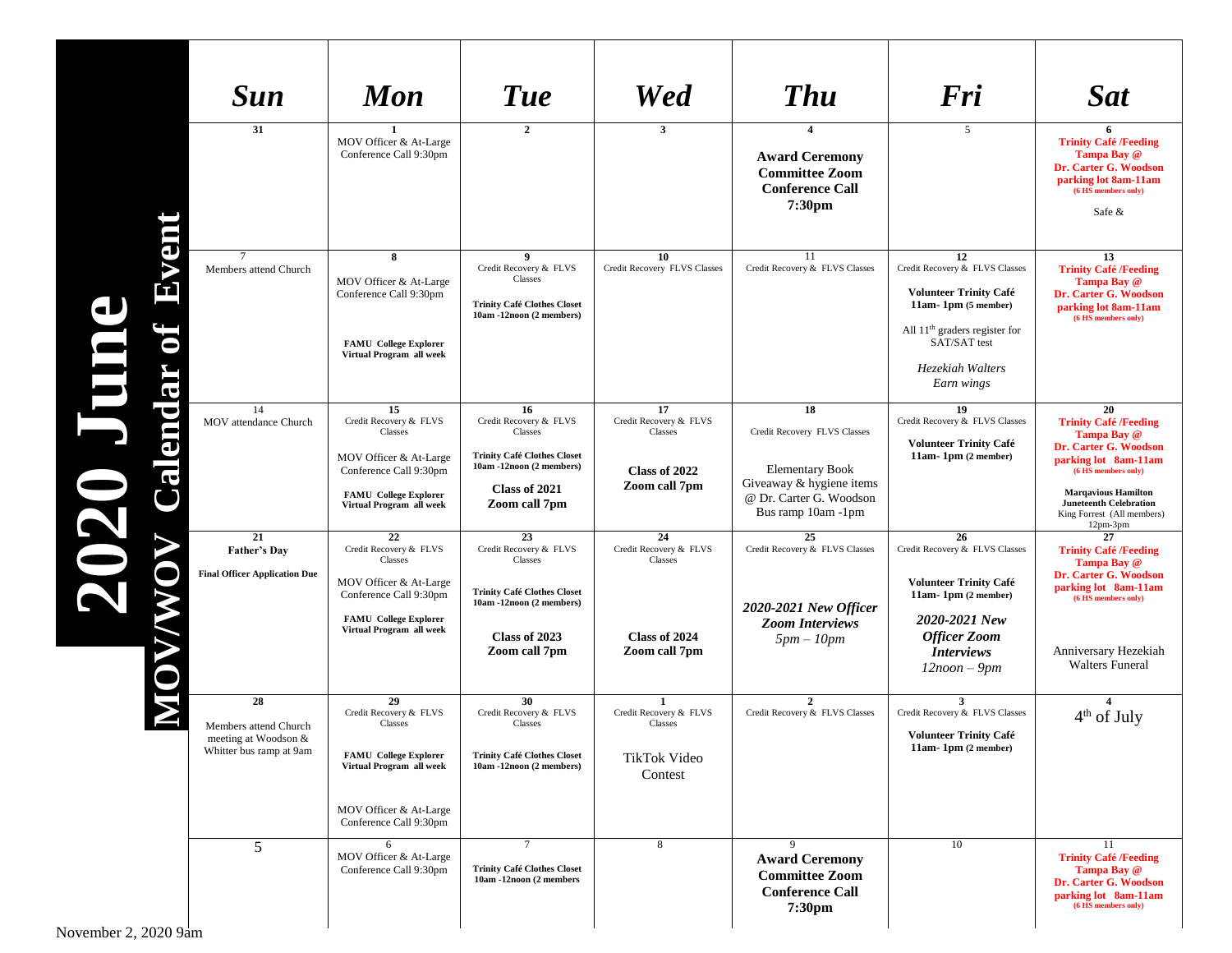|                         | <b>Sun</b>                                                        | <b>Mon</b>                                                                                                                                                                                                                              | <b>Tue</b>                                                                                                                                                                                                                      | <b>Wed</b>                                                                                                                                                                               | <b>Thu</b>                                                                                                                                                               | Fri                                                                                                                                                                                     | <b>Sat</b>                                                                                                                                                                                                                           |
|-------------------------|-------------------------------------------------------------------|-----------------------------------------------------------------------------------------------------------------------------------------------------------------------------------------------------------------------------------------|---------------------------------------------------------------------------------------------------------------------------------------------------------------------------------------------------------------------------------|------------------------------------------------------------------------------------------------------------------------------------------------------------------------------------------|--------------------------------------------------------------------------------------------------------------------------------------------------------------------------|-----------------------------------------------------------------------------------------------------------------------------------------------------------------------------------------|--------------------------------------------------------------------------------------------------------------------------------------------------------------------------------------------------------------------------------------|
|                         | 28                                                                | 29<br>Credit Recovery & FLVS Classes                                                                                                                                                                                                    | 30<br>Credit Recovery & FLVS Classes                                                                                                                                                                                            | Credit Recovery & FLVS Classes                                                                                                                                                           | Credit Recovery & FLVS Classes                                                                                                                                           | 3<br>Credit Recovery & FLVS Classes                                                                                                                                                     |                                                                                                                                                                                                                                      |
|                         |                                                                   | MOV Officer & At-Large<br>Conference Call 9:30pm                                                                                                                                                                                        | <b>Trinity Café Clothes Closet</b><br>10am -12noon (2 members)                                                                                                                                                                  |                                                                                                                                                                                          |                                                                                                                                                                          | <b>Volunteer Trinity Café</b><br>$11am - 1pm(2 member)$                                                                                                                                 | $4th$ of July                                                                                                                                                                                                                        |
|                         | 5                                                                 | 6<br>Credit Recovery & FLVS Classes<br>MOV Officer & At-Large<br>Conference Call 9:30pm                                                                                                                                                 | Credit Recovery & FLVS Classes                                                                                                                                                                                                  | 8<br>Credit Recovery & FLVS Classes                                                                                                                                                      | 9<br>Credit Recovery & FLVS Classes<br><b>Mandatory High School</b><br><b>ACT/SAT &amp; Planning</b><br><b>Zoom Workshop</b><br>$11am -1pm/1pm -3pm$<br>(ALL HS members) | 10<br>Credit Recovery & FLVS Classes<br><b>MOV ACT/SAT Book</b><br>Giveaway 11am -1pm @ Dr.<br><b>Carter G. Woodson Bus Ramp</b>                                                        | 11<br><b>MOV</b> /Feeding Tampa Bav<br>@ Dr. Carter G. Woodson<br>parking lot 8am-11am<br>(6 HS members only)<br><b>MOV Monthly Community</b><br>Conference & Zoom call<br>for member $&$ parent<br>$@$ 2pm -3pm                     |
|                         | 12                                                                | 13<br>Credit Recovery & FLVS Classes<br>MOV Officer & At-Large<br>Conference Call 9:30pm                                                                                                                                                | 14<br>Credit Recovery & FLVS Classes<br><b>Trinity Café Clothes Closet</b><br>10am -12noon (2 members)                                                                                                                          | 15<br>Credit Recovery & FLVS Classes<br><b>Announce 2020-2021</b><br>New Officers & 2020<br><b>Scholarship winners</b>                                                                   | 16<br>Credit Recovery & FLVS Classes                                                                                                                                     | 17<br><b>Volunteer Trinity Café</b><br>$11am - 1pm(2 member)$<br>All FLVS online classes &<br>summer reading                                                                            | 18<br><b>ACT Testing</b><br><b>MOV</b> /Feeding Tampa Bay<br>@ Dr. Carter G. Woodson                                                                                                                                                 |
|                         |                                                                   | <b>Virtual Graduation</b><br>1pm - Adult/Technical<br>4pm - Chamberlain<br>8pm - Brandon<br><b>Equity &amp; Diversity Zoom</b><br>$10am - 12noon$<br>(2 MOV Officers)                                                                   | <b>Virtual Graduation</b><br>9am – Career Centers<br>12:30pm - Hillsborough HS<br>4pm East Bay HS<br>8pm - Plant HS<br><b>Karen Perez African</b><br><b>American Male Zoom Forum</b><br>$5pm$ - $8pm$<br>(MOV leaders on panel) | 9pm Zoom<br><b>MOV Board Zoom</b><br><b>Meeting 7pm -8pm</b><br><b>Virtual Graduation</b><br>9am – Gaither HS<br>$12:30 \text{pm} -$ King HS<br>4pm Robinson HS<br>8pm – Bloomingdale HS | <b>Virtual Graduation</b><br>9am - Newsome HS<br>12:30pm - Blake HS<br>4pm -Durant HS<br>8pm – Steinbrenner HS                                                           | <b>NEED</b> to be completed<br><b>Virtual Graduation</b><br>9am - Jefferson HS<br>12:30pm - Wharton HS<br>4pm Riverview HS<br>8pm - Plant City HS                                       | parking lot 8am-11am<br>(6 HS members only)<br><b>Virtual Graduation</b><br>9am – Freedom HS<br>12:30pm - Armwood HS<br>4pm Lennard HS<br>8pm - Strawberry Crest HS                                                                  |
|                         | 19                                                                | 20<br>Credit Recovery & FLVS Classes                                                                                                                                                                                                    | 21<br>Credit Recovery & FLVS Classes                                                                                                                                                                                            | 22<br>Credit Recovery & FLVS Classes                                                                                                                                                     | 23<br>Credit Recovery & FLVS Classes                                                                                                                                     | 24                                                                                                                                                                                      | 25<br><b>MOV</b> /Feeding Tampa Bay                                                                                                                                                                                                  |
|                         | <b>MOV Renewal</b><br><b>Conference call</b><br><b>Interviews</b> | MOV Officer & At-Large<br>Conference Call 9:30pm<br><b>MOV Renewal Conference</b><br>call Interviews<br><b>Virtual Graduation</b><br>9am - Tampa Bay Tech HS<br>$12:30 \text{pm} - \text{Spoto HS}$<br>4pm Sickles HS                   | <b>Trinity Café Clothes Closet</b><br>10am -12noon (2 members)<br><b>MOV Renewal</b><br><b>Conference call</b><br><b>Interviews</b><br><b>Virtual Graduation</b><br>9am - Middleton HS<br>12:30pm - Leto HS<br>4pm Alonso HS    | <b>MOV Renewal</b><br><b>Conference call</b><br><b>Interviews</b>                                                                                                                        | <b>MOV Renewal</b><br><b>Conference call</b><br><b>Interviews</b>                                                                                                        | <b>MOV Renewal</b><br><b>Conference call</b><br><b>Interviews</b>                                                                                                                       | @ Dr. Carter G. Woodson<br>parking lot 8am-11am<br>(6 HS members only)<br><b>MOV Sponsors &amp; MOV</b><br><b>Members Workshop on</b><br><b>The Ten Laws of</b><br><b>Winning</b><br>10am -12:30pm @<br><b>Woodson K-8 Cafeteria</b> |
|                         | 26                                                                | 27<br><b>Help a Teacher Community</b><br><b>Service Anytime between</b><br>$9am - 4pm$<br><b>Sponsor Zoom</b><br><b>Back to School</b><br><b>Information Session</b><br>$1pm - 2pm$<br>MOV Officer & At-Large<br>Conference Call 9:30pm | 28<br><b>Trinity Café Clothes Closet</b><br>10am -12noon (2 members)<br><b>Help a Teacher Community</b><br><b>Service Anytime between</b><br>$9am - 4pm$                                                                        | 29<br><b>Help a Teacher Community</b><br><b>Service Anytime between</b><br>$9am - 4pm$                                                                                                   | 30<br><b>Help a Teacher Community</b><br><b>Service Anvtime between</b><br>$9am - 4pm$                                                                                   | 31<br>VFW Post 10140 @ 40 <sup>th</sup> &<br><b>Yukon Ave. Plant for Life</b><br>9am-12noon<br><b>Volunteer Trinity Café</b><br>$11am - 1pm (5 member)$<br>Last Day to register for SAT | 1<br><b>MOV Back to School</b><br><b>Kick Off Mandatory</b><br><b>Parent &amp; members</b><br>meeting<br>11:30am-12:30pm<br>@ Woodson K-8<br>cafeteria                                                                               |
| November $2.2020$ $0em$ | $\overline{2}$                                                    | <b>Help a Teacher Community</b><br><b>Service Anytime between</b><br>$9am - 4pm$                                                                                                                                                        | <b>Trinity Café Clothes Closet</b><br>10am -12noon (2 members)                                                                                                                                                                  | 5                                                                                                                                                                                        | 6                                                                                                                                                                        | Last day to register<br>for SAT                                                                                                                                                         | 8<br><b>MOV /Feeding Tampa Bay</b><br>@ Dr. Carter G. Woodson<br>parking lot 8am-11am                                                                                                                                                |

November 2, 2020 9am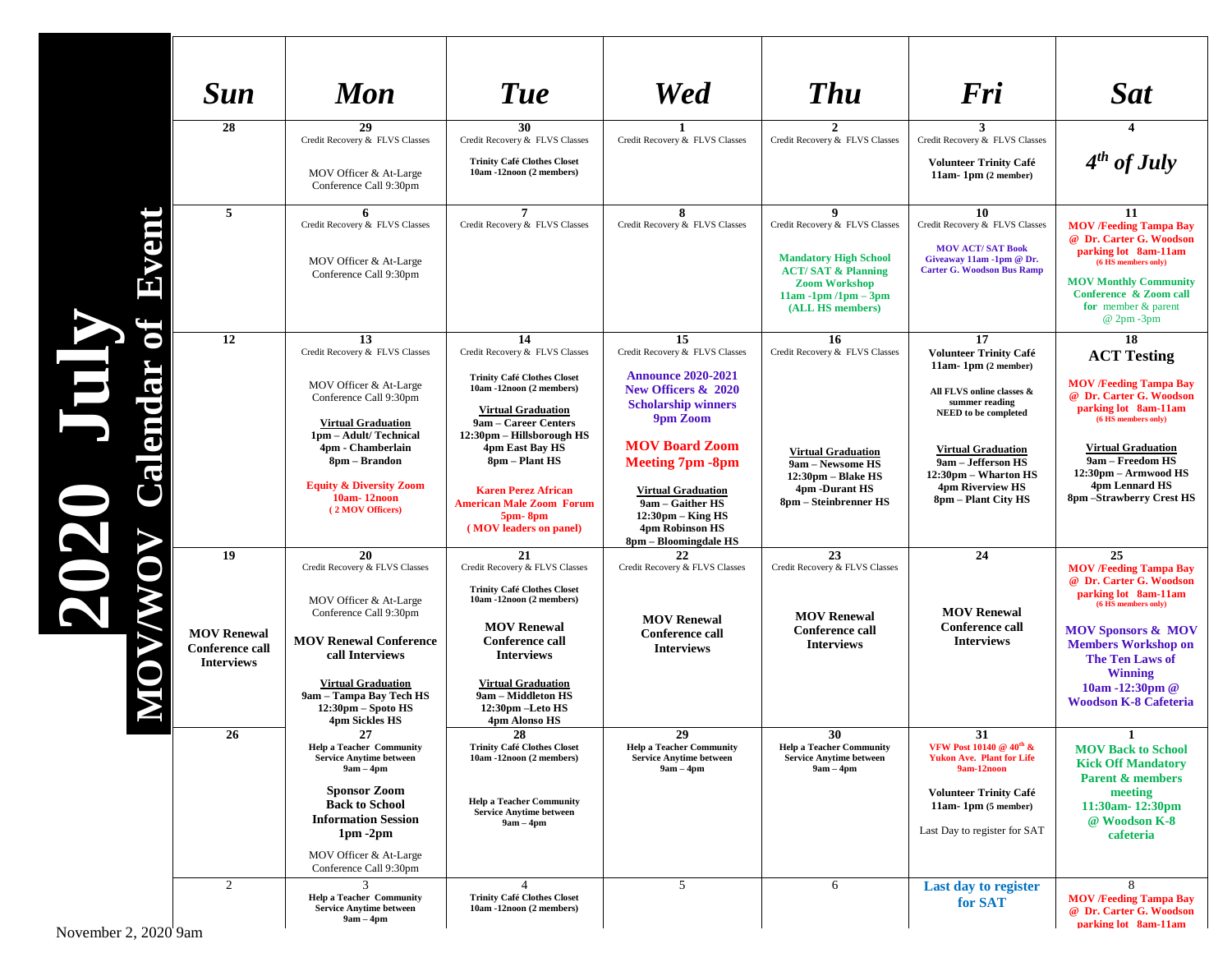|                | <b>Sun</b>                                                                                                              | <b>Mon</b>                                                                                                                                                                                | <b>Tue</b>                                                                                                                                  | <b>Wed</b>                                                                                                                                                         | <b>Thu</b>                                                                                                                 | Fri                                                                                                                                                                   | <b>Sat</b>                                                                                                                                                                                                                         |
|----------------|-------------------------------------------------------------------------------------------------------------------------|-------------------------------------------------------------------------------------------------------------------------------------------------------------------------------------------|---------------------------------------------------------------------------------------------------------------------------------------------|--------------------------------------------------------------------------------------------------------------------------------------------------------------------|----------------------------------------------------------------------------------------------------------------------------|-----------------------------------------------------------------------------------------------------------------------------------------------------------------------|------------------------------------------------------------------------------------------------------------------------------------------------------------------------------------------------------------------------------------|
|                | 26                                                                                                                      | 27<br><b>Help a Teacher Community</b><br><b>Service Anytime between</b><br>$9am - 4pm$<br><b>HCPS</b> Summer Graduation<br>@ Giaither Hs & Spoto HS                                       | 28<br>Help a Teacher @ Dr. Carter<br><b>G. Woodson Community</b><br><b>Service Anytime between</b><br>$9am - 4pm$<br>MOV Officer & At-Large | 29<br>Help a Teacher @ Dr. Carter<br><b>G. Woodson Community</b><br><b>Service Anytime between</b><br>$9am - 4pm$<br>All FLVS online classes &                     | 30<br>Help a Teacher @ Dr. Carter G.<br><b>Woodson Community Service</b><br><b>Anytime between</b><br>$9am - 4pm$          | 31<br><b>Teacher First</b><br>Day of School<br>Volunteer Trinity Café<br>11am-1pm (2 member)                                                                          | 1<br><b>MOV</b> /Feeding Tampa Bay<br>@ Dr. Carter G. Woodson<br>parking lot 8am-11am<br>(6 HS members only)<br>2020-2201                                                                                                          |
| <b>Trych</b>   |                                                                                                                         | <b>MOV Recruitment</b>                                                                                                                                                                    | Conference Call 9pm<br><b>MOV Recruitment</b>                                                                                               | summer reading<br><b>NEED</b> to be completed<br><b>MOV Recruitment</b>                                                                                            | <b>MOV Recruitment</b>                                                                                                     | <b>MOV Recruitment</b>                                                                                                                                                | <b>Leadership Team</b><br>Meeting 11am -12noon<br>@ Dr. Carter G. Woodson                                                                                                                                                          |
| 6              | $\mathbf{2}$<br><b>MOV Class of 2020</b><br><b>Scholarship Ceremony</b><br>2pm 3:30pm @ Dr.<br><b>Carter G. Woodson</b> | 3<br><b>Teacher Professional Day</b>                                                                                                                                                      | Help a Teacher @ Dr. Carter<br>G. Woodson Community<br><b>Service Anytime between</b><br>$9am - 4pm$                                        | Help a Teacher @ Dr. Carter<br><b>G. Woodson Community</b><br><b>Service Anytime between</b><br>$9am - 4pm$                                                        | 6<br>Help a Teacher @ Dr. Carter G.<br><b>Woodson Community Service</b><br>Anytime between<br>$9am - 4pm$                  | MOB Room cleanup C @<br>Dr. Carter G. Woodson<br><b>Community Service 9am -</b><br>12noon                                                                             | 8<br><b>MOV</b> /Feeding Tampa Bay<br>@ Dr. Carter G. Woodson<br>parking lot 8am-11am<br>(6 HS members only)                                                                                                                       |
| ar             | <b>Children With A Vision</b><br>Backpack Giveaway @<br>Regan Park 12noon-3pm<br>(10 MOV HS members)                    | MOV Officer & At-Large<br>Conference Call 9pm<br><b>MOV Recruitment</b>                                                                                                                   | <b>FSU Care Program</b><br>application available<br>online                                                                                  | <b>MOV Recruitment</b>                                                                                                                                             | Open House Dr. Carter G.<br>Woodson 4pm -6pm                                                                               | <b>MOV Recruitment</b><br>2020-22021<br><b>Leadership Team</b><br>Zoom meeting 9pm                                                                                    |                                                                                                                                                                                                                                    |
|                | 9                                                                                                                       | 10                                                                                                                                                                                        | <b>MOV Recruitment</b><br>11                                                                                                                | 12                                                                                                                                                                 | <b>MOV Recruitment</b><br>13                                                                                               | 14                                                                                                                                                                    | 15                                                                                                                                                                                                                                 |
| ${\rm Calend}$ |                                                                                                                         | <b>MOV School</b><br>sites Recruitment<br><b>Starts</b><br>MOV Officer & At-Large<br>Conference Call 9pm                                                                                  | <b>Help with MOV Clothes</b><br>Closet @ Dr. Carter G.<br>Woodson 1pm -4pm<br><b>MOV Recruitment</b>                                        | Help a Teacher<br><b>MOV Recruitment</b>                                                                                                                           | <b>MOV Recruitment</b><br>The Effects on<br><b>COVID-19 Zoom</b><br><b>Youth Conference</b><br>With Rod Carter<br>7pm -9pm | Last day to register for<br>Sept. 8 ACT<br>Volunteer Trinity Café<br>$11am-1pm$<br>(8 MOV Members)<br><b>School Supplies</b><br>giving Away<br><b>MOV Recruitment</b> | <b>MOV</b> /Feeding Tampa Bay<br>@ Dr. Carter G. Woodson<br>parking lot 8am-11am<br>(6 HS members only)<br><b>MOV Back to School Kick</b><br><b>Off Mandatory Parent &amp;</b><br><b>Members Zoom Workshop</b><br>$2pm-3pm$        |
|                | 16                                                                                                                      | 17<br><b>Carrollwood New Teacher</b><br><b>Breakfast Gaiter High School</b><br>7am-10am (8 members)<br><b>MOV Red shirts khaki pants</b><br>MOV Officer & At-Large<br>Conference Call 9pm | 18<br><b>Help with MOV Clothes</b><br>Closet @ Dr. Carter G.<br>Woodson 1pm-4pm<br><b>MOV Recruitment</b>                                   | 19<br>Help a Teacher<br><b>MOV Recruitment</b>                                                                                                                     | 20<br><b>MOV Recruitment</b>                                                                                               | 21<br>Progress reports/Esby<br>Due<br><b>MOV Recruitment</b>                                                                                                          | 22<br><b>MOV</b> /Feeding Tampa Bay<br>@ Dr. Carter G. Woodson<br>parking lot 8am-11am<br>(6 HS members only)<br><b>MOV Selected Laptop</b><br>& Book bag Distribution<br>@ Dr. Carter G. Woodson<br>parking lot<br>12:30pm-2:00pm |
|                | 23                                                                                                                      | 24<br><b>Students First Day</b><br>of School<br>MOV Officer & At-Large<br>Conference Call 9pm<br><b>MOV Recruitment</b>                                                                   | 25<br><b>Zoom SAT Bootcamp</b><br>$5pm - 7pm$<br><b>MOV Recruitment</b>                                                                     | 26<br><b>Zoom SAT Bootcamp</b><br>$5pm$ -7 $pm$<br><b>MOV 2021 Seniors Zoom</b><br><b>Conference Call</b><br>$7 \text{pm} - 8 \text{pm}$<br><b>MOV Recruitment</b> | 27<br><b>Zoom SAT Bootcamp</b><br>$5pm - 7pm$<br><b>MOV Recruitment</b>                                                    | 28<br>Zoom SAT<br><b>Bootcamp 5pm -7pm</b>                                                                                                                            | 29<br><b>SAT TESTING</b><br>$7am - 1pm$<br><b>MOV</b> /Feeding Tampa Bay<br>@ Dr. Carter G. Woodson<br>parking lot 8am-11am<br>(6 HS members only)                                                                                 |
| 2020 9am       | 30<br><b>MOV Sponsors Zoom</b><br>call 7pm                                                                              | 31                                                                                                                                                                                        |                                                                                                                                             | MOV 2022 Junior Zoom<br><b>Conference Call</b>                                                                                                                     | 3                                                                                                                          | 4<br><b>MOV Recruitment End</b>                                                                                                                                       | 5<br><b>TENTATIVE</b><br><b>MOV</b> /Feeding Tampa Bay                                                                                                                                                                             |

**2020 August**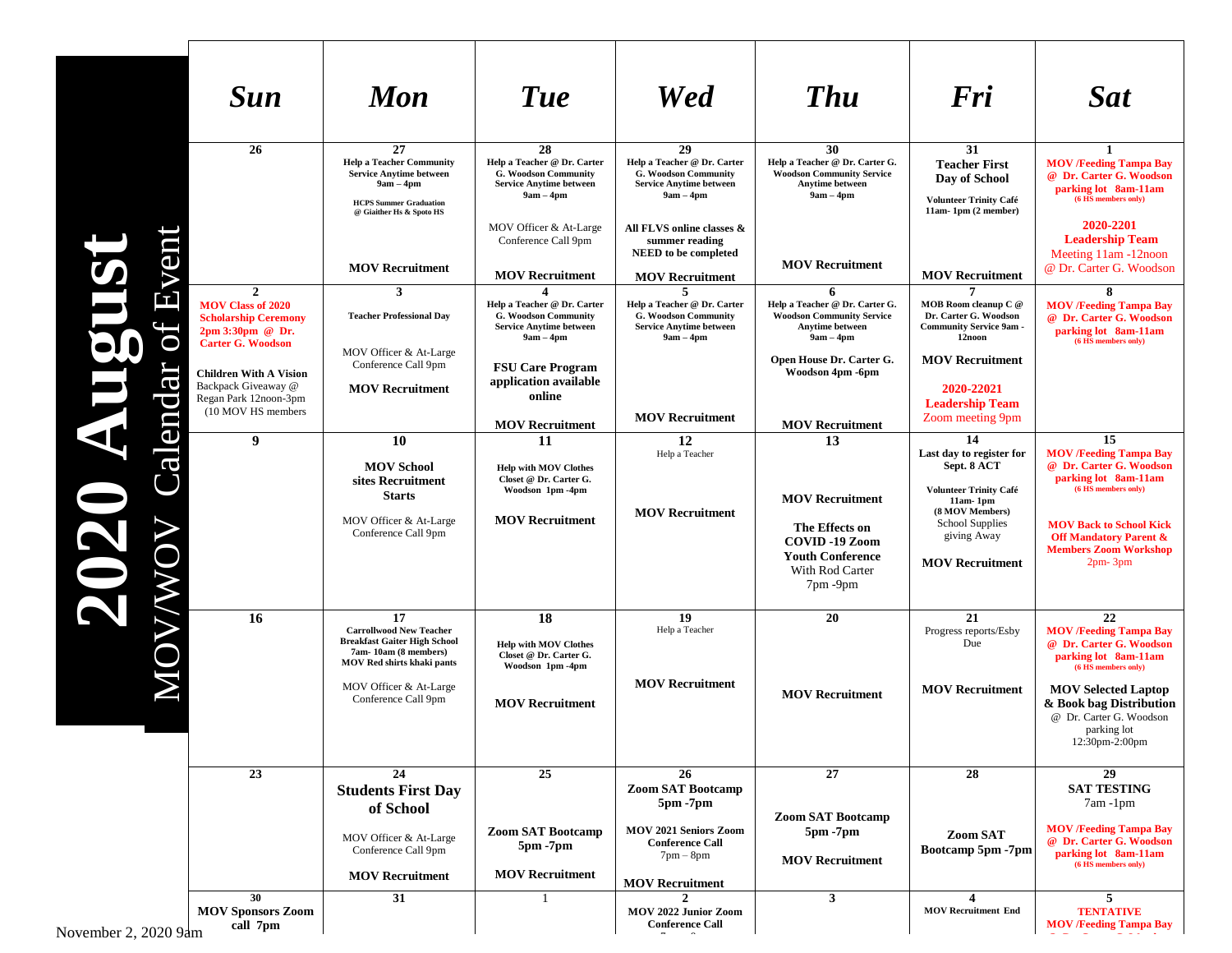| <b>Sun</b>                                                              | <b>Mon</b>                                                                 | <b>Tue</b>                                                                               | <b>Wed</b>                                                                                                                                                 | <b>Thu</b>                                                                               | Fri                                                       | <b>Sat</b>                                                                                              |
|-------------------------------------------------------------------------|----------------------------------------------------------------------------|------------------------------------------------------------------------------------------|------------------------------------------------------------------------------------------------------------------------------------------------------------|------------------------------------------------------------------------------------------|-----------------------------------------------------------|---------------------------------------------------------------------------------------------------------|
| 30                                                                      | 31<br><b>Early release</b>                                                 | <b>MOV Recruitment</b>                                                                   | 2<br><b>MOV Recruitment</b>                                                                                                                                | 3<br><b>MOV Recruitment</b>                                                              | 5<br><b>MOV Recruitment</b>                               | 5<br><b>Labor Day Weekend</b>                                                                           |
| Officer Sponsor<br>Conference Call 7pm                                  | <b>MOV Recruitment</b><br><b>MOV Parent Committee</b>                      |                                                                                          | <b>Professional Dress</b>                                                                                                                                  |                                                                                          | Progress reports/<br>Canvas Due                           | <b>MOV</b> /Feeding Tampa Bay @<br>Dr. Carter G. Woodson parking<br>lot 8am-11am<br>(6 HS members only) |
|                                                                         | conference call 7pm<br>MOV Officer & At-Large                              |                                                                                          | Day ALL schools                                                                                                                                            |                                                                                          | All members Club<br>Shirt Day                             |                                                                                                         |
| 6                                                                       | Conference Call 9pm<br>7                                                   | 8                                                                                        | 9                                                                                                                                                          | 10                                                                                       | 11                                                        | 12                                                                                                      |
| Labor Day Weekend                                                       | <b>NO SCHOOL</b><br><b>Labor Day</b>                                       | <b>MOV Recruitment</b>                                                                   | <b>MOV Recruitment</b>                                                                                                                                     | <b>MOV Recruitment</b>                                                                   | <b>MOV Recruitment</b>                                    | <b>MOV</b> /Feeding Tampa Bay @<br>Dr. Carter G. Woodson parking                                        |
| <b>VFW MS Essay &amp; HS</b><br><b>Essay &amp; Video Contest</b>        |                                                                            | <b>FSU Care Program Presentation</b><br>Zoom 5pm-6pm<br>(ALL high school members)        | <b>Professional Dress</b><br>Day ALL schools                                                                                                               |                                                                                          | Progress reports/<br>Canvas Due                           | lot 8am-11am<br>(6 HS members only)                                                                     |
| <b>ALSO</b><br><b>Get Out &amp; Vote, Social</b><br><b>Justices and</b> | MOV Officer & At-Large                                                     | <b>MUST Register online</b><br><b>After School Tutoring Zoom</b>                         | <b>Lets Talk Zoom</b>                                                                                                                                      |                                                                                          | All members Club<br>Shirt Day                             | Dress Clothes & MOV<br>Apparel distribution 11am -<br>12noon @ Dr. Carter G.                            |
| <b>Essay &amp; Poster Contest</b>                                       | Conference Call 9pm                                                        | 4:30pm-6:30pm<br>$(5^{th} - 12^{th} \text{ grade})$                                      | <b>After School Tutoring Zoom</b><br>4:30pm-6:30pm<br>$(5^{th} - 12^{th} \text{ grade})$                                                                   | <b>After School Tutoring Zoom</b><br>4:30pm-6:30pm<br>$(5^{th} - 12^{th} \text{ grade})$ | <b>FINAL Day to register</b><br>for the Oct. 5 SAT        | Woodson<br><b>MOV Parent &amp;Member</b>                                                                |
|                                                                         |                                                                            |                                                                                          |                                                                                                                                                            |                                                                                          |                                                           | <b>Zoom Informational Session</b><br>$2pm-3pm$                                                          |
| 13                                                                      | 14<br><b>Early release</b><br><b>Preparing Student For Life</b>            | 15<br>Help a Teacher Day<br><b>After School Tutoring Zoom</b>                            | 16<br>Professional Dress Day                                                                                                                               | 17<br>Fellowship/BBBS Day                                                                | 18<br>Progress reports/<br>Canvas Due                     | 19<br><b>Official ACT Testing</b><br>$7:30am - 1pm$                                                     |
|                                                                         | Series 5pm 6pm<br>(ALL high school members)<br><b>MUST Register online</b> | 4:30pm-6:30pm<br>$(5^{th} - 12^{th} \text{ grade})$<br><b>MOV Recruitment</b>            | <b>After School Tutoring Zoom</b><br>4:30pm-6:30pm<br>$(5^{th} - 12^{th} \text{ grade})$                                                                   | <b>After School Tutoring Zoom</b><br>4:30pm-6:30pm<br>$(5^{th} - 12^{th} \text{ grade})$ | All members Club<br>Shirt Day                             | <b>MOV</b> /Feeding Tampa Bay @<br>Dr. Carter G. Woodson parking<br>lot 8am-11am<br>(6 HS members only) |
|                                                                         | MOV Officer & At-Large<br>Conference Call 9pm                              | End                                                                                      | <b>Lets Talk Zoom</b>                                                                                                                                      |                                                                                          |                                                           | <b>SENIOR &amp; OFFICERS</b><br>PICTURE DAY<br>@ Dr. Carter G. Woodson                                  |
|                                                                         |                                                                            |                                                                                          |                                                                                                                                                            |                                                                                          |                                                           | 11am -12:30pm                                                                                           |
| 20                                                                      | 21<br><b>Early release</b>                                                 | 22<br>Help a Teacher Day<br>(4) MHS members attend                                       | 23<br>Professional Dress Day                                                                                                                               | 24<br>Fellowship/BBBS Day                                                                | 25<br>Progress reports/<br>Canvas Due                     | <b>26</b><br><b>MOV</b> /Feeding Tampa Bay @<br>Dr. Carter G. Woodson parking                           |
| <b>MOV Sponsors Zoom</b><br>call 7pm                                    | MOV Officer & At-Large                                                     | Superintendent Search @ JHS 10AM<br><b>After School Tutoring Zoom</b><br>4:30pm-6:30pm   | <b>ALL HS Zoom</b><br><b>Meeting / Breakout</b><br><b>Session 7pm -8pm</b>                                                                                 | <b>After School Tutoring Zoom</b><br>4:30pm-6:30pm<br>$(5^{th} - 12^{th} \text{ grade})$ | All members Club<br>Shirt Day                             | lot 8am-11am<br>(6 HS members only)<br><b>Community Service</b>                                         |
|                                                                         | Conference Call 9pm                                                        | $(5^{th} - 12^{th} \text{ grade})$                                                       | <b>After School Tutoring Zoom</b><br>4:30pm-6:30pm<br>$(5th - 12th grade)$                                                                                 |                                                                                          | <b>Final Day to register</b><br>for Oct. 27 ACT           | <b>Hillsborough Coastal Clean Up</b><br>22nd Street Clean Up 9am- 1pm<br>(ALL MS members)               |
| 27                                                                      | 28<br><b>Early release</b>                                                 | 29<br>Help a Teacher Day                                                                 | 30<br>Professional Dress Day                                                                                                                               | 1<br>Fellowship /BBBS Day                                                                | 2<br>Progress reports/<br>Canvas Due                      | 3<br><b>TENTATIVE: MOV /Feeding</b>                                                                     |
|                                                                         |                                                                            | <b>After School Tutoring Zoom</b><br>4:30pm-6:30pm<br>$(5^{th} - 12^{th} \text{ grade})$ | <b>After School Tutoring Zoom</b><br>4:30pm-6:30pm<br>$(5th - 12th$ grade)                                                                                 | <b>After School Tutoring Zoom</b><br>4:30pm-6:30pm<br>$(5^{th} - 12^{th} \text{ grade})$ | All members Club<br>Shirt Day                             | Tampa Bay @ Dr. Carter G.<br><b>Woodson parking lot</b> 8am-11am<br>(6 HS members only)                 |
|                                                                         | MOV Officer & At-Large<br>Conference Call 9pm                              |                                                                                          | <b>FINAL DAY TO TURN IN</b><br><b>VFW MS Essay &amp; HS Essay</b><br>& Video Contest ALSO Get<br>Out & Vote, Social Justices<br>and Essay & Poster Contest | <b>FINAL MOV DUES</b><br>& APPLICATION<br><b>ARE DUE</b>                                 | <b>Final Rosters from all</b><br>sponsors due to MOV Inc. | <b>MOV Parent &amp; Member</b><br><b>Zoom Informational Session</b><br>$2pm-3pm$                        |

November 2, 2020 9am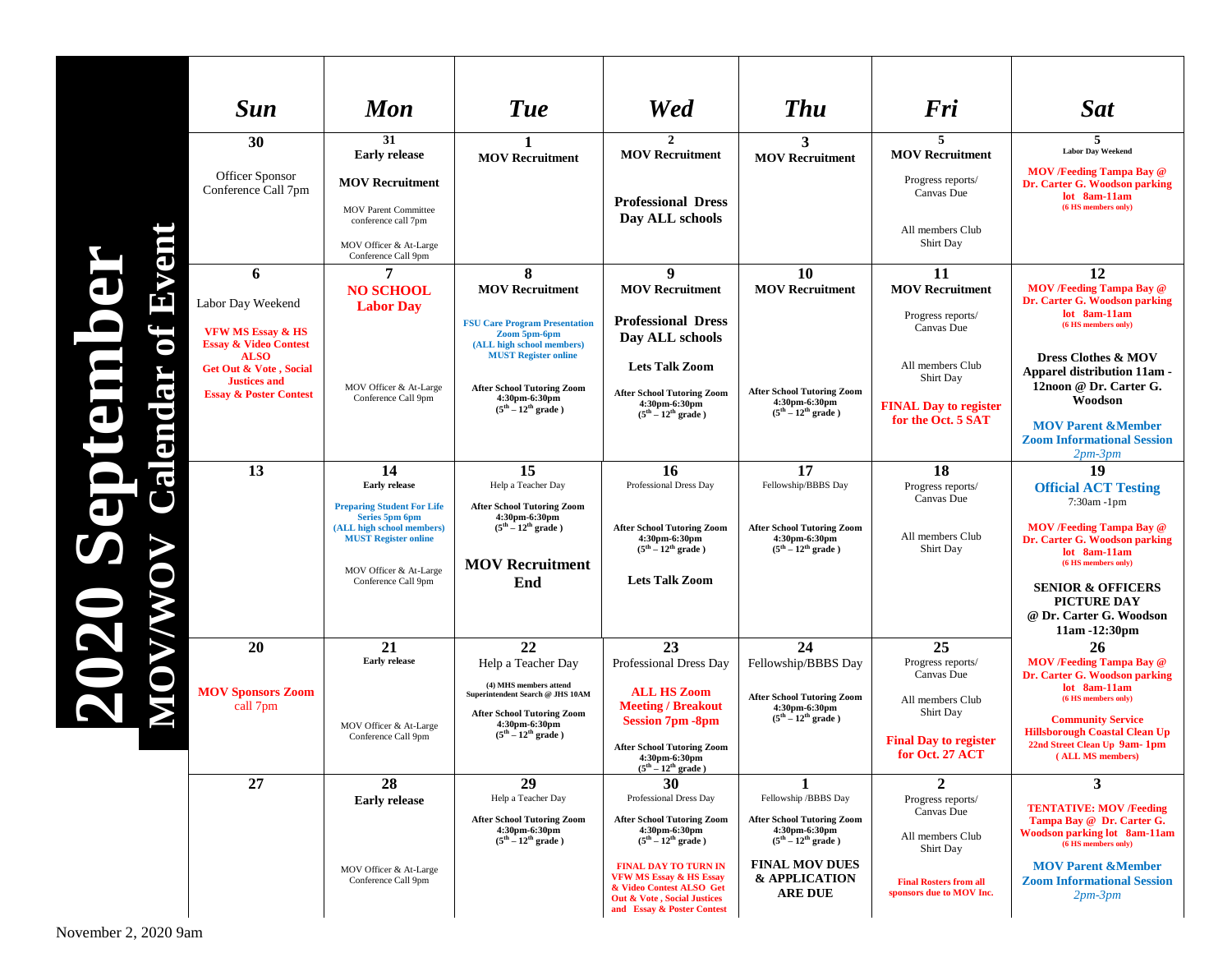|    | <b>Sun</b>                                                                                                                                                                                                                               | <b>Mon</b>                                                                                                                                                                                                                                                                   | <b>Tue</b>                                                                                                                                                                                                                                                                                                      | <b>Wed</b>                                                                                                                                                                                                                                               | <b>Thu</b>                                                                                                             | Fri                                                                                                                                                                                                                                                              | <b>Sat</b>                                                                                                                                                                                                                                                                                   |
|----|------------------------------------------------------------------------------------------------------------------------------------------------------------------------------------------------------------------------------------------|------------------------------------------------------------------------------------------------------------------------------------------------------------------------------------------------------------------------------------------------------------------------------|-----------------------------------------------------------------------------------------------------------------------------------------------------------------------------------------------------------------------------------------------------------------------------------------------------------------|----------------------------------------------------------------------------------------------------------------------------------------------------------------------------------------------------------------------------------------------------------|------------------------------------------------------------------------------------------------------------------------|------------------------------------------------------------------------------------------------------------------------------------------------------------------------------------------------------------------------------------------------------------------|----------------------------------------------------------------------------------------------------------------------------------------------------------------------------------------------------------------------------------------------------------------------------------------------|
| 62 | 27                                                                                                                                                                                                                                       | 28<br>Apply for Scholarship Day<br><b>Purple or Pink</b><br><b>Ribbon</b> week<br><b>After School Tutoring Zoom</b><br>4:30pm-6:30pm<br>$(5^{th} - 12^{th} \text{ grade})$<br><b>Officers Conference</b><br>Call 9pm                                                         | 29<br>MS Help a Teacher Day<br><b>Breast Cancer</b><br><b>Awareness Month</b><br><b>Domestic Violence</b><br><b>Awareness Month</b>                                                                                                                                                                             | 30<br>ALL members check<br>in with sponsor $\&$<br>Professional Dress<br>Day                                                                                                                                                                             | Fellowship/Mentoring<br>Day                                                                                            | $\mathbf{2}$<br>Club Shirt Day<br>Canvas Progress Reports /<br>Screenshots due to sponsors                                                                                                                                                                       | 3<br><b>Official SAT Testing</b><br>$7:30am - 1pm$<br><b>MOV Parent &amp; Members Monthly</b><br>Workshop @ Woodson 10am -noon<br>Graduation Game , PSAT, ACT<br>Prep, GPA's etc<br><b>MOV Alumni</b> /Feeding Tampa Bay<br>@ Dr. Carter G. Woodson parking<br>$lot$ 8am-11am $(10$ members) |
|    | $\boldsymbol{\Delta}$<br><b>MOV Canned Food</b><br><b>Drive Contest Kickoff</b><br><b>Purple or Pink</b><br><b>Ribbon</b> week<br><b>Class of 2021</b><br><b>Workshop Zoom</b><br>$5pm$ - 6 $pm$<br>(Senior time line Scholarships etc.) | FTE WEEK<br>Apply for Scholarship Day<br>After School Tutoring @ Skill<br>Center 4:30pm-6:30pm<br>$(5^{th} – 12^{th} \text{ grade})$<br><b>MOV Officers</b><br>Conference Call 9pm                                                                                           | <b>FTE WEEK</b><br>MS Help a Teacher Day<br><b>ACT School Day Test</b><br>12 <sup>th</sup> graders HHS<br>After School Tutoring @ Skill<br>Center 4:30pm-6:30pm<br>$(5^{th} - 12^{th} \text{ grade})$<br><b>Preparing Students for Life</b><br>Series Florida A & M University<br>Virtual College Tour 5pm -6pm | <b>FTE WEEK</b><br>ALL members check in<br>with sponsor &<br>Professional Dress Day<br>(Pink tie or ribbon day)<br>After School Tutoring @<br>Skill Center 4:30pm-<br>6:30pm $(5^{th} - 12^{th} \text{ grade})$<br>Final Day to register for<br>Nov. SAT | FTE WEEK<br>Fellowship/ Mentoring Day<br>After School Tutoring @ Skill<br>Center 4:30pm-6:30pm<br>$(5th - 12th grade)$ | FTE WEEK<br>Club Shirt Day<br>Canvas /Progress Reports /<br>Screenshots due to sponsors<br><b>FINAL DAY TO TURN IN</b><br><b>VFW MS Essay &amp; HS Essay</b><br>& Video Contest ALSO Get<br><b>Out &amp; Vote, Social Justices</b><br>and Essay & Poster Contest | MOV Feeding Tampa Bay @ Dr.<br><b>Carter G. Woodson parking lot</b><br>8am-11am (10 members)<br><b>King Forest Community Event</b><br>8008 E. Chelsea Street<br>(4 HS members khakis polo shirts)<br><b>Organized Florida Zoom Event</b><br>4pm -6pm (10 HS members)                         |
|    | 11<br><b>Purple or Pink</b><br><b>Ribbon</b> week                                                                                                                                                                                        | 12<br><b>PSAT/SAT WEEK</b><br>for $9th$ -11 <sup>th</sup> grade<br>Apply for Scholarship Day<br><b>Preparing Students for</b><br>Life Series Informational<br>Session on Financial Aid,<br>PSAT, SAT, and ACT<br>$5pm$ -6 $pm$<br><b>MOV Officers</b><br>Conference Call 9pm | 13<br>MS Help a Teacher Day<br><b>Purple or Pink Ribbon</b><br>week<br><b>Preparing Students for Life</b><br>Series Bethune Cookman<br>University Virtual College<br>Tour 5pm -6pm                                                                                                                              | 14<br>ALL members check in<br>with sponsor $&$<br>Professional Dress Day<br><b>PURPLE/PINK</b><br>TIES & Ribbon<br><b>DAY ALL Schools</b><br><b>GROUP PIC</b><br><b>PSAT Testing</b><br>$9-11th$ grade                                                   | 15<br>Fellowship/ Mentoring Day<br><b>Purple or Pink Ribbon</b><br>week                                                | 16<br>Club Shirt Day<br>Canvas/Progress Reports /<br>Screenshots due to sponsors<br><b>Purple or Pink Ribbon</b><br>week                                                                                                                                         | 17<br>MOV Feeding Tampa Bay @ Dr.<br><b>Carter G. Woodson parking lot</b><br>8am-11am (10 members)<br><b>Volunteer Get out and Vote Signs</b><br>on MLK & 22 <sup>nd</sup> Street<br>$1pm - 3pm$                                                                                             |
|    | 18                                                                                                                                                                                                                                       | 19<br>Apply for Scholarship Day<br><b>MOV Officers</b><br>Conference Call 9pm                                                                                                                                                                                                | 20<br>MS Help a Teacher<br><b>Preparing Students for Life</b><br>Series Florida Memorial<br>University Virtual College<br>Tour 5pm-6pm                                                                                                                                                                          | 21<br>ALL members<br>check in with<br>sponsor $&$<br><b>Professional Dress</b><br>Day                                                                                                                                                                    | 22<br>Fellowship/ Mentoring Day                                                                                        | 23<br>Club Shirt Day<br>Canvas/Progress Reports /<br>Screenshots due to sponsors<br><b>End of First</b><br><b>Grading Period</b>                                                                                                                                 | 24<br><b>Official ACT Test</b><br>7:30am -1pm<br><b>MOV Feeding Tampa Bay @ Dr.</b><br><b>Carter G. Woodson parking lot</b><br>8am-11am (10 members)                                                                                                                                         |
|    | 25<br><b>MOV Board Conference</b><br>Call 7pm<br><b>MOV Sponsors</b><br>Conference call 8pm                                                                                                                                              | 26<br>Apply for Scholarship Day<br><b>Kick Off PENNY FOR</b><br>Leukemia & Lymphoma<br><b>CAMPAIGN</b><br><b>MOV Officers</b><br>Conference Call 9pm                                                                                                                         | 27<br>MS Help a Teacher Day<br><b>Preparing Students for Life</b><br><b>Series Albany State</b><br>University Virtual College<br>Tour 5pm -6pm                                                                                                                                                                  | 28<br>ALL members check<br>in with sponsor $\&$<br>Professional Dress<br>Day                                                                                                                                                                             | 29<br>Fellowship Day                                                                                                   | 30<br>All members Club<br>Shirt Day<br>Canvas/Progress Reports /<br>Screenshots due to sponsors<br><b>Final Day to register</b><br>for ACT Test<br><b>FINAL Club Pictures due</b><br>from all sites to MOV                                                       | 31<br><b>SAT TESTING 7AM-1PM</b><br>MOV parent meeting @ Woodson<br>10am-12noon (All members dress<br>professional)<br><b>MOV Alumni</b> /Feeding Tampa Bay<br>@ Dr. Carter G. Woodson parking<br>lot 8am-11am (10 members)<br><b>Canned Food Drive</b><br><b>Ends</b>                       |

2020 October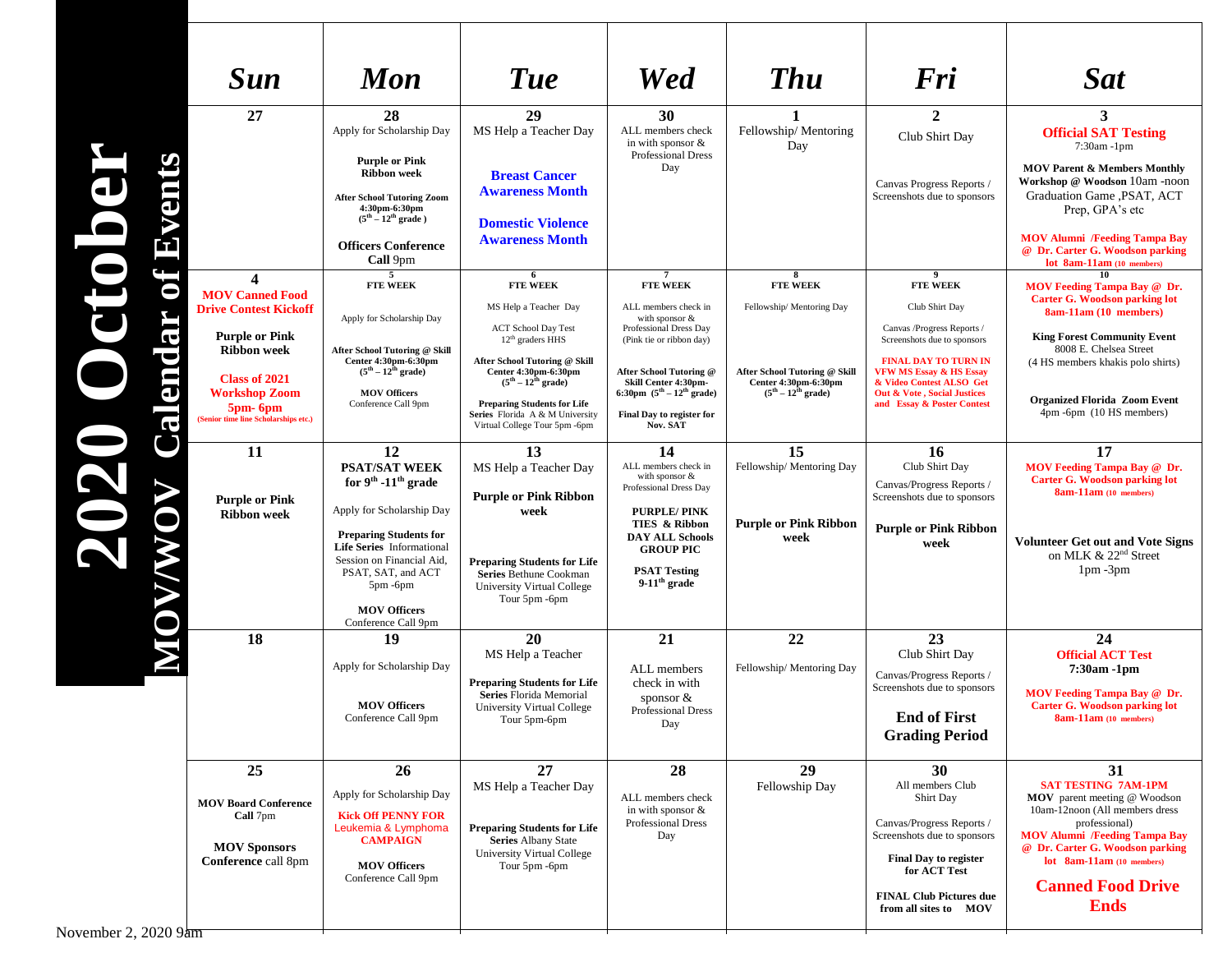|         | <b>Sun</b>                                                                       | <b>Mon</b>                                                                                                              | <b>Tue</b>                                                                                                         | <b>Wed</b>                                                                                  | <b>Thu</b>                                                                                  | Fri                                                                                          | <b>Sat</b>                                                                                                                            |
|---------|----------------------------------------------------------------------------------|-------------------------------------------------------------------------------------------------------------------------|--------------------------------------------------------------------------------------------------------------------|---------------------------------------------------------------------------------------------|---------------------------------------------------------------------------------------------|----------------------------------------------------------------------------------------------|---------------------------------------------------------------------------------------------------------------------------------------|
|         | 25                                                                               | <b>26</b>                                                                                                               | 27                                                                                                                 | 28                                                                                          | 29                                                                                          | 30                                                                                           | 31                                                                                                                                    |
|         | <b>Kick Off PENNY FOR</b><br>Leukemia & Lymphoma<br><b>CAMPAIGN</b>              | <b>Early release</b><br>Apply for Scholarship Day                                                                       | MS Help a Teacher Day<br><b>Preparing Students for Life</b>                                                        | ALL members check in<br>with sponsor $\&$<br>Professional Dress Day                         | Fellowship/Mentee Day                                                                       | All members Club<br>Shirt Day<br>Canvas Progress Reports /                                   | <b>MOV Feeding Tampa Bay &amp;</b><br>Tutoring @ Dr. Carter G.<br><b>Woodson parking lot 8am-11am</b><br>(10 members HHS, Cristo Rev) |
|         |                                                                                  | <b>MOV Officers</b><br>Conference Call 9pm                                                                              | <b>Series Albany State</b><br>University Virtual College<br>Tour 5pm -6pm                                          | After School Tutoring @ Skill<br>Center 4:30pm-6:30pm<br>$(5th – 12th grade)$               | After School Tutoring @ Skill<br>Center 4:30pm-6:30pm<br>$(5th - 12th grade)$               | Screenshots due to sponsors<br><b>FINAL Club Pictures due</b><br>from all sites to MOV       | <b>Halloween</b><br><b>Children With A Vision</b><br>Halloween Event 5508 50th Street<br>5pm -8pm                                     |
| e       | 1                                                                                | $\mathbf{2}$                                                                                                            | 3                                                                                                                  | 4                                                                                           | 5                                                                                           | 6                                                                                            | 7                                                                                                                                     |
|         | <b>Canned Food Drive</b><br><b>Kick Off</b>                                      | <b>Early release</b>                                                                                                    | Help a Teacher Day                                                                                                 | ALL members check in<br>with sponsor $&$                                                    | Fellowship/Mentee Day                                                                       | All members Club<br>Shirt Day                                                                | <b>SAT TESTING 7AM-1PM</b>                                                                                                            |
|         | Soul To Poll 12noon-2pm                                                          | Apply for Scholarship Day<br><b>Hillsborough Education</b><br><b>Scholarship Opens</b><br>12 <sup>th</sup> Graders only | <b>Preparing Students for Life</b><br><b>Zoom Series</b> 5pm -6pm                                                  | Professional Dress Day                                                                      | Choice Application<br>Opens                                                                 | Canvas Progress Reports /<br>Screenshots due to sponsors                                     | <b>MOV Feeding Tampa Bay &amp;</b><br>Tutoring @ Dr. Carter G.<br><b>Woodson parking lot 8am-11am</b><br>(10 members MHS, JHS)        |
|         | <b>Essay Contest</b><br>Why do you think it's<br><b>MPORTANT NOT to Bully or</b> | <b>MOV Officer Conference</b><br>Call 9pm                                                                               | After School Tutoring @ Skill<br>Center 4:30pm-6:30pm<br>$(5th - 12th$ grade)                                      | After School Tutoring @ Skill<br>Center 4:30pm-6:30pm<br>$(5^{th} - 12^{th} \text{ grade})$ | <b>Final Day to register</b><br>for SAT Test 12/5                                           | <b>EY Program Kickoff</b><br>$HHS -1pm -3pm$                                                 | <b>MOV Academic Recognition</b><br>and Awards & Social Justice                                                                        |
| Œ<br>NO | <b>Cyberbully someone"</b><br>$(350$ words min)                                  | After School Tutoring @ Skill<br>Center 4:30pm-6:30pm<br>$(5th - 12th grade)$                                           |                                                                                                                    |                                                                                             | After School Tutoring @ Skill<br>Center 4:30pm-6:30pm<br>$(5th - 12th grade)$               | <b>Final Day to register</b><br>for ACT Test 12/12                                           | member & parent meeting<br>via Zoom 10am-12noon                                                                                       |
|         | 8                                                                                |                                                                                                                         | 10                                                                                                                 | 11                                                                                          | 12                                                                                          | 13                                                                                           | 14                                                                                                                                    |
|         | Senior Zoom Call 6pm<br><b>MOV Board Zoom Meeting</b><br>$7 \text{pm}$           | <b>Early release</b><br>Apply for Scholarship Day                                                                       | Help a Teacher Day<br><b>Preparing Students for Life</b><br>Zoom Series 5pm -6pm                                   | <b>No School</b><br><b>Veteran Day</b>                                                      | Fellowship/Mentee Day                                                                       | All members<br>Club Shirt Day                                                                | <b>MOV Feeding Tampa Bay &amp;</b><br>Tutoring @ Dr. Carter G.<br><b>Woodson parking lot 8am-11am</b><br>(10 members, SPHS, SHS,      |
|         | <b>MOV Sponsors Zoom</b><br>Meeting 8:30pm                                       | <b>MOV Officers</b>                                                                                                     | After School Tutoring @ Skill                                                                                      | <b>MOV Alumni</b>                                                                           | After School Tutoring @ Skill                                                               | Canvas Progress Reports /<br>Screenshots due to sponsors                                     | <b>At Large members)</b><br><b>Keep Tampa Bay Beautiful Rowlett</b>                                                                   |
|         |                                                                                  | Conference Call 9pm                                                                                                     | Center 4:30pm-6:30pm<br>$(5^{th} - 12^{th} \text{ grade})$                                                         | Zoom 6pm -9pm                                                                               | Center 4:30pm-6:30pm<br>$(5th - 12th grade)$                                                | <b>First Report Card</b><br><b>Distribution</b>                                              | Park & 22 <sup>nd</sup> Street Clean Up<br>8am-12noon (6 HS nominees)                                                                 |
|         | 15                                                                               | 16                                                                                                                      | 17                                                                                                                 | 18                                                                                          | 19                                                                                          | 20                                                                                           | 21                                                                                                                                    |
|         | Senior Zoom Call 6pm                                                             | <b>Early release</b><br>Apply for Scholarship Day                                                                       | Help a Teacher Day<br><b>Preparing Students for Life</b>                                                           | ALL members check in<br>with sponsor $&$<br>Professional Dress Day                          | Fellowship/Mentee Day<br><b>Great American Teach In</b><br>(Participate dress professional) | All members<br>Club Shirt Day                                                                | <b>MOV Feeding Tampa Bay &amp;</b><br>Tutoring @ Dr. Carter G.<br><b>Woodson parking lot 8am-11am</b><br>(10 members, EBHS, TBTHS)    |
|         | At Large Zoom with At<br>Large Advisor 3pm                                       |                                                                                                                         | Zoom Series 5pm -6pm<br>After School Tutoring @ Skill                                                              | Selected HS members<br>(HOPE Scholars Event)<br><b>HHS Zoom Dress</b>                       |                                                                                             | Canvas Progress Reports /<br>Screenshots due to sponsors                                     | <b>Feed the Elderly New Mount Zion</b><br><b>Baptist Church 10am -12noon</b><br>(10 members MOV red or MOV shirts,                    |
|         | <b>PENNY FOR Leukemia &amp;</b><br>Lymphoma CAMPAIGN Kick Off                    | <b>MOV Officers</b>                                                                                                     | Center 4:30pm-6:30pm<br>$(5th - 12th grade)$                                                                       | professional with bow tie<br>8am - 1pm<br>After School Tutoring @ Skill                     | After School Tutoring @ Skill<br>Center 4:30pm-6:30pm<br>$(5th - 12th grade)$               |                                                                                              | khaki pants)<br><b>Children With a Vision Thanksgiving</b><br>Event 3601 N. 29th Street 2pm -5pm                                      |
|         |                                                                                  | Conference Call 9pm                                                                                                     |                                                                                                                    | Center 4:30pm-6:30pm<br>$(5th - 12th grade)$                                                |                                                                                             |                                                                                              | (8 HS members)                                                                                                                        |
|         | 22                                                                               | 23                                                                                                                      | 24                                                                                                                 | 25                                                                                          | 26                                                                                          | 27                                                                                           | 28                                                                                                                                    |
|         | Senior Zoom Call 6pm                                                             | <b>Non-Student Day</b><br>Apply for Scholarship Day                                                                     | <b>Non-Student Day</b>                                                                                             | Non-Student Day                                                                             | <b>Non-Student Day</b>                                                                      | <b>Non-Student Day</b>                                                                       | <b>MOV Feeding Tampa Bay &amp;</b><br>Tutoring @ Dr. Carter G.<br><b>Woodson parking lot 8am-11am</b>                                 |
|         | <b>MOV Officers</b><br>Conference Call 9pm                                       | <b>MOV Movie Day @AMC</b><br><b>Brandon Theatres</b><br>2pm (Selected members)                                          | <b>MOV Donatello Thanksgiving</b><br>Dinner (25 MS, HS members)<br>11am - 12noonDress professional<br>with bow tie |                                                                                             | <b>THANKSGIVING</b>                                                                         | <b>Volunteer Trinity Café</b><br>$11am-1pm$<br>(5 member) Dress professional<br>with bow tie | (10 members, KCA, HHS,<br><b>Cristo Rey)</b>                                                                                          |
|         |                                                                                  |                                                                                                                         |                                                                                                                    |                                                                                             |                                                                                             | Pop Birthday 54yrs                                                                           | Officer, Members & Class of<br>2021 Picture Makeup day<br>$11am - 2pm$                                                                |